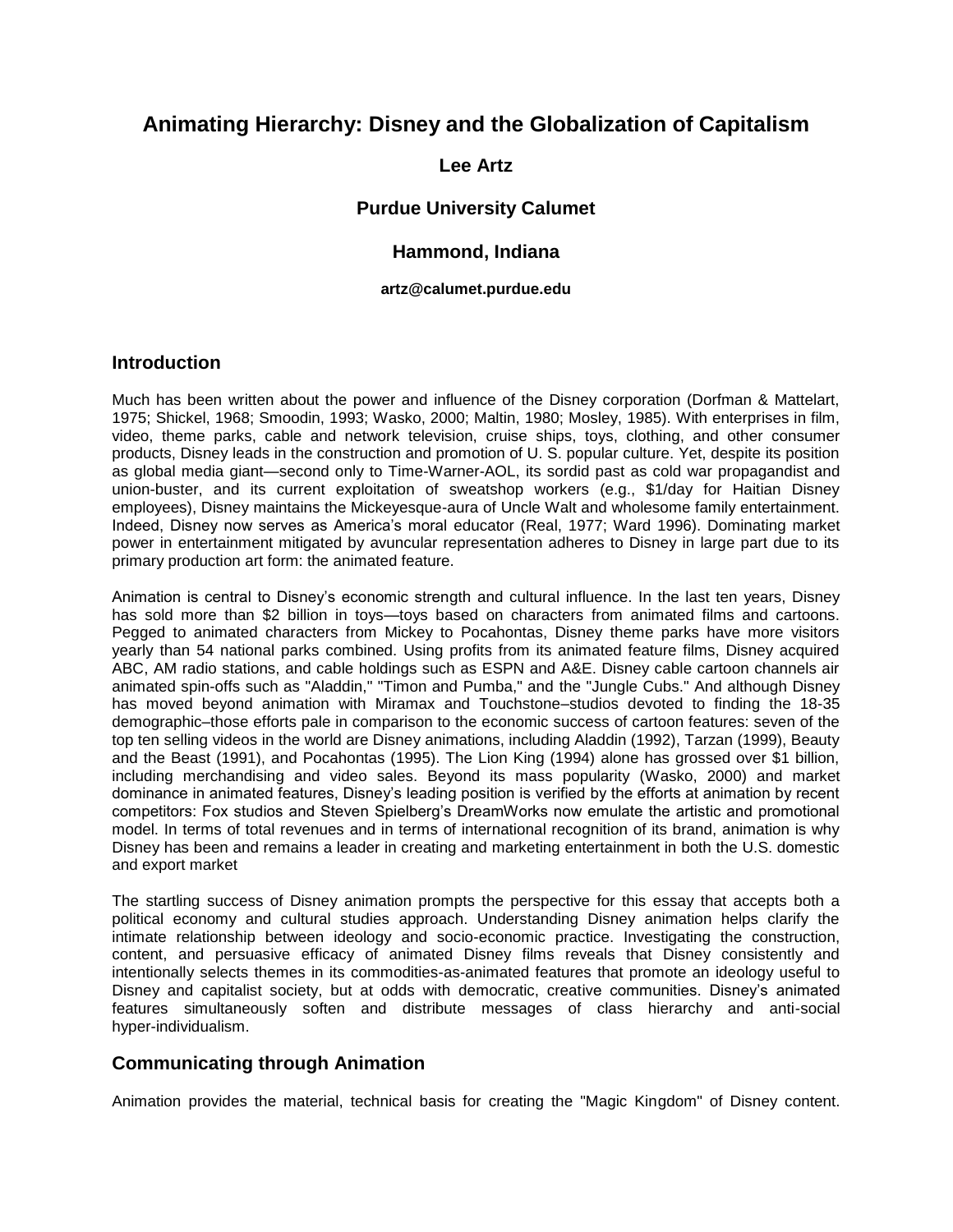Animation exhibits and employs the features of all visual communication, including the cinematic, that are "designed to replicate some parts of human interaction" blurring the "imminent margin between fiction and reality" (Chesebro and Bertleson 143). The frame, the shot, the scene, and the sequence that articulate cinematic images by virtue of their composition–characters and actions are highlighted and thus valued by their on screen prominence and positioning. Animation has considerably more representational latitude than non-animated film: image, size, movement, color, lighting, and continuity are easily altered with the stroke of a pen or key. All "film claims to show the truth, but constantly deceives" (Whittock 35), but animation excels at both due to its technical and artistic openness. Documentary film, for instance, could not possibly re-construct the humanized characters and stories of Disney's Little Mermaid (1989), Lion King (1994) or Tarzan (1999) because the natural world disallows the fictional representations necessary. In contrast, animated characters, settings, and representations can be graphically adjusted to empower desired meanings. In fact, Disney's idealized worlds rest largely on the artifice of animation: good characters (e. g., Simban, the Sultan, Ariel, Pocahontas) exhibit juvenile traits such as big eyes and round cheeks (Lawrence 67) and are drawn in curves, smooth, round, soft, bright, and with European features; villains (e.g., Scar, Jafar, the Hun, Ratcliffe, Ursula) are drawn with sharp angles, oversized, and often darkly. Animation has available the same artistic capacity as illustration, where color, shape, and size evoke certain psychological responses and attitudes towards an object. Mickey's head, for instance, is composed of three symmetrically attached circles. As former Disney artist and executive John Hench explains, "Circles never cause anybody any trouble. We have had bad experiences with sharp points, with angles, but circles are things we have fun with. . . circles are very reassuring" (Brockway 31-32). While film may give rise to what Walter Benjamin termed "a new region of consciousness," (in Hansen 31), animation is further "freed from the limitations of physical laws and formulae" (Moellenhoff 116) and more easily disarms resistance to fiction and fantasy. Further, animation thrives on the symbolic personification of values and ideals through its use of visual metaphor in which "disparate elements are visually incorporated into one, spatially bounded, homogenous entity" (Carrol 811). Again, although screen writers and cinematographers regularly and effectively express ideas through visual metaphor, animation has more technical opportunities and less creative obstacles.

Animation "real"-izes visual metaphors by enlivening illustrated representations of fictional characters and settings through motion and sound. When illustrations are consistent with animal and human physiology–"drawn from life" according to Disney promos (in Addison 23)–and move accordingly, they come alive. Animated motion attracts our attention, mitigating its graphic fiction. Children, in particular, are attuned to animation because it visually stimulates their emotions (Moellenhoff 105) and Disney has shown itself "capable of understanding the way that children think and feel better than any other filmmaker" of our time (Rosenbaum 69). Observe any pre-schooler or grade schooler watch Disney–their eyes are wide and their bodies quake; laughter is spontaneous and fright discernible (Takahashi, 1991). As Bjoerkqvist and Lagerspetz (1985) found, children respond cognitively and physiologically to the meaning of the animation.

For children, animation pierces the consciousness and physical existence with experiential meaning, creating a realm of understanding unavailable via literacy or non-cinematic physical activity. Adults likely interact with cinema in a similar, though less transparent manner, given their socialization to self-control and public self-consciousness. Of course, viewers, young and old, recognize animation as fictive, not real: it's just a cartoon! However, reality and fantasy do not compete in Disney, but "unite in a droll way" (Moellenhoff 114) exempting the stories from fidelity to extant or historical conditions.

To emphasize the story's "innocence," Uncle Walt instructed his artists to "keep it cute" (Bailey 75). Yet, precisely because animation seems to be innocent, youthful entertainment and "socially-harmless" (Kunzle 11), we "are much more inclined to view the cartoon film as an uncomplicated representation of human ideas" (Moellenhoff 116). Perhaps because we know it is fiction, animation lowers the threshold for our suspension of disbelief, prepping us for a more tolerant acceptance of plot, scene, character action, and ultimately, ideas. U. S. Air Force studies of technical and orientation films during World War II found Disney animation to be not only exceptionally popular among soldiers, but informationally superior to documentary film and oral and written instruction (Hubley and Schwartz 361). Citing supporting research, O'Brien (1998) suggests that animated realism remains unchallenged because the popular audience believes it should be accepted, not analyzed (177).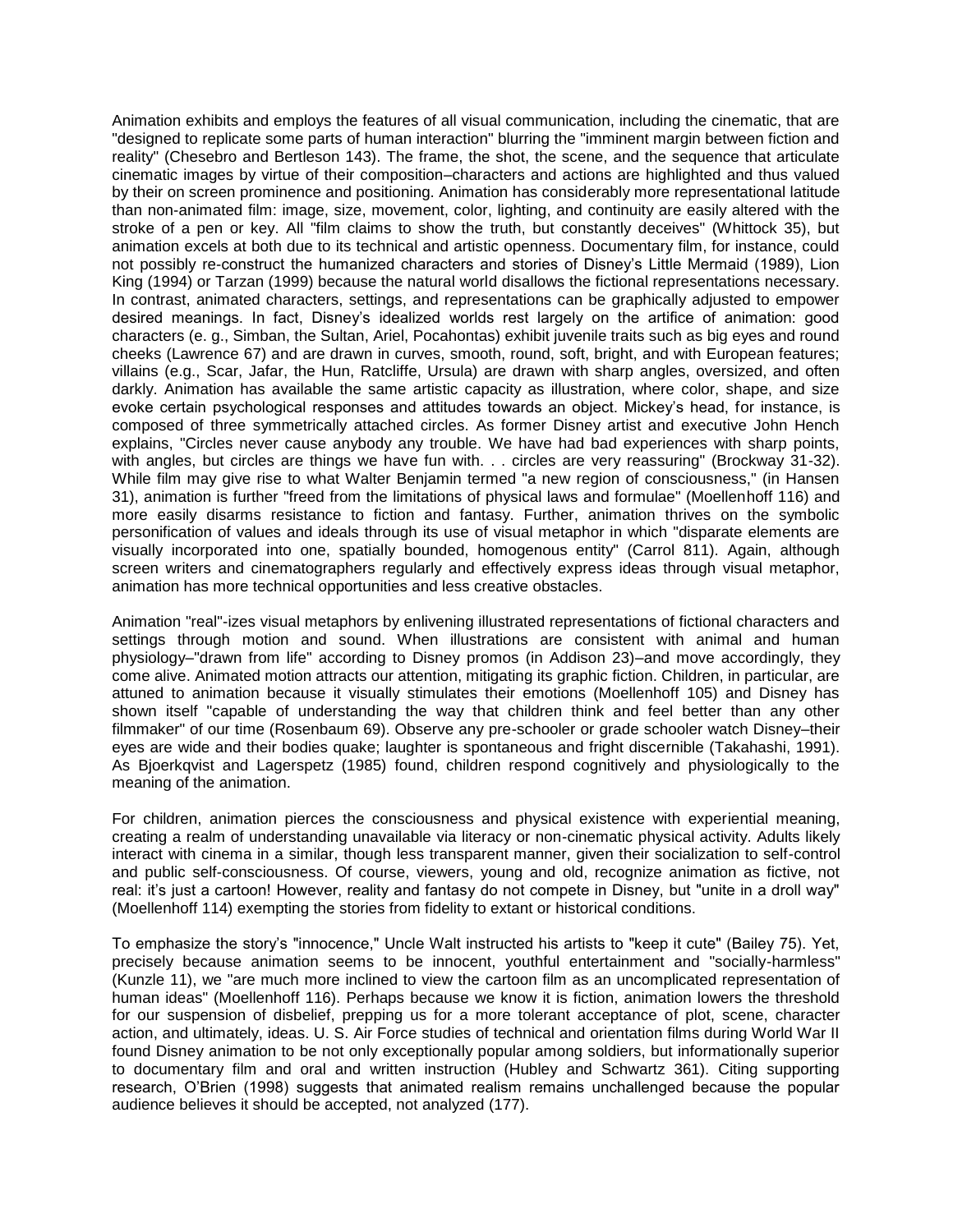## **The Disney Model**

The appropriation of cultural codes from traditional tales through visual metaphor, anthropomorphism, naturalized scenes and settings, and music are defining characteristics of Disney animation. Disney animation entertains and instructs because it offers a cinematic escape from reality by presenting recognizable narrative and imagistic fictions as if they were or could be reality. In part, the fantasies and their narratives are shielded from external critiques because they are based on widely-accepted cultural myths and morals. Snow White, Lion King, Pocahontas, Mulan, Tarzan, and most other Disney animations are not original, but simplistically revised appropriations of fairy tales, legends, and others' stories. Early works such as Sleeping Beauty, Pinnochio, and Cinderella were adaptations of European folk tales. The Lion King was adapted from an African story about Sundiata, a Mali King (Paterno, 1994) retold by Japanese filmmaker Osamu Tezuka (Kuwahara, 1997); Mulan was based on a 6th century Chinese poem (Yi, 1999); Tarzan is the creation of Edgar Rice Burroughs. In re-writing and animating these and other stories, Disney reaffirms "basic, commonly experienced social psychological needs which are connected with the socialization process and through it with the larger social structure" (Fluck 39). Disney innovates, enhances, and modifies traditional tales, crafting highly-stylized, naturalized graphics within realistic narratives that are entertaining and persuasive precisely because they are so familiar and comforting.

Comfort comes in part from friendly animals that appear as lead characters, editorial commentators, or companions–adding appeal for young viewers and comic relief for older viewers (Sleeping Beauty, the only Disney feature without an animal sidekick, failed miserably at the box office.). Indicative of Disney's naturalistic style, animal stars are always thoroughly anthropomorphized to instantiate the fiction of some human characteristic in animal behavior: motherly owl, devious hyena, playful bear. In the Lion King, Mufasa not only talks, he talks with the diction and accent of British nobility, while the hyenas act and sound like stereotypically black and Latino urban youth. Cultural familiarity with such stereotypes enables reception of Disney's values. Conversely, those uninitiated to certain stereotypes can acquire a Disney-based social template to judge future social interactions: upon hearing a group of black teens talking in a shopping mall, a white toddler was heard to exclaim, "Look, mom, hyenas!" In either case, it's clear that anthropomorphism–a prevalent form of visual metaphor in animation—functions ideologically, "deeply rooted in the culture" (Whittock 13).

Visual metaphor, anthropomorphism, naturalized scenes and settings, and the appropriation of cultural codes from traditional tales are defining characteristics of Disney animation. Disney uses these techniques and forms to tell stories with popular, yet enduring themes (e. g., the coming of age, personal responsibility, and the search for happiness and acceptance) always presented in narrative form. In any genre, narrative realism does not depend on historical accuracy or on conditions of the natural world, but on the story's internal consistency and the resonance of fictions incorporated within the story (Budd, Clay, & Steinman, 1999). Disney animations are unsurpassed in their narrative fidelity to dominant ideology and cultural values, consistently leading audiences to "realistically" believable fantasy lands. In the Lion King, for instance, Disney relies on our continuing cultural fondness for royalty and presumed noble beasts to present a fictional world of nature where animals of prey bow to–rather than flee from–the predator. Likewise, Disney can dismiss the social inequality and brutality of feudalism by creating representational characters with familiar and believable connotations controlled not "by the properties the [subject] actually has but by those it is widely believed to have" (Beardsly 107): a cuddly Sultan (Aladdin), a benign emperor (Mulan), or a doting father (Little Mermaid). Meanwhile, Disney easily denigrates democracy in its narrative by casting secondary characters as bumbling or threatening as in Pocahontas, Mulan, and Tarzan or by scripting anti-monarchy dialogue as the rant of scavenging hyenas in the Lion King. In short, Disney can use such recognizable renderings from history and nature in very anti-historical and "un-natural" ways (e.g., a sultan who ignores social class, a baboon that cooperates with lions), because the techniques of animation are used to fashion realistic narratives drawn from fables and stories past. Indeed, because Disney excels at wrapping the fantastic in the natural, its animated narratives assume much of the verisimilitude of "real" movies.

Given the communicative power of animation in narrative realism and the dominance of Disney as the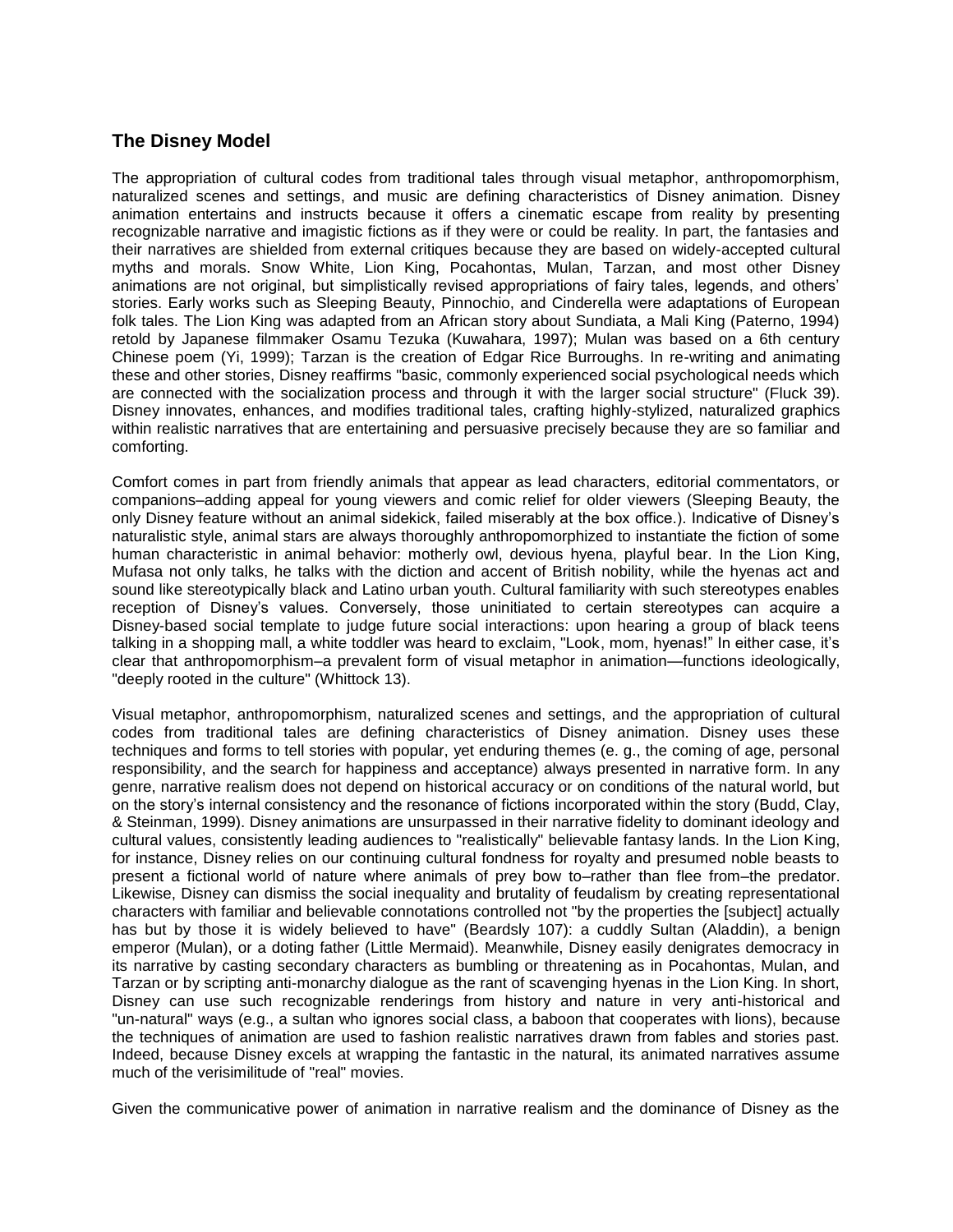most popular purveyor of the art form, there is an emerging consensus that Disney's animations supply a stable diegesis for socialization (Hansen, 1993). In his appraisal of mass-mediated culture, for instance, Michael Real (1977) determined Disney has replaced schools, churches, and families in teaching society right and wrong. Kathy Jackson (1993) argues that Disney and its vision "permeates our culture" (109). Annalee Ward (1996) further believes that for children the social values of Disney stories "form the standards for testing the truth of other stories later in life (177), while Michael Medved (1998) even portends an historic cultural shift to family values led by Disney. Unfortunately, the pro-social values that Ward and Medved perceive in the Lion King and the feminist virtues that Henke, Umble & Smith (1996) read into Little Mermaid and Pocahontas are surface readings of Disney's adjustment to its market needs. Close attention to the narratives and character traits suggests that although Disney animations remain "naive, childlike, even childish" (Moellenhoff 114), they are not the fairy tales of imagination that children need (Bettleheim, 1977), nor are they socially progressive. Rather, Disney animations are self-contained confections mass-produced by adults writing, selling, and promoting themes for product licensing and private profits (Herman & McChesney 54)–with consumerist values and ideologies supportive of capitalist globalization.

Significantly, Disney's animated visions not only thrive in the U. S., they predominate in international entertainment, in part, because more than any other global communication form, animation crosses borders. Unlike non-animated television and film, animation does not need to be dubbed or fitted with subtitles: cartoon characters are multi-lingual. Consequently, the costs for international distribution of animation are low, while the possibilities for cross-cultural reception are high. Raised by the apes, Tarzan speaks German. The Powhantan Pocahontas may not know her own language, but she speaks fluent French and Italian. Aladdin converses in Malay and Spanish, but not his native Arabic, as that film market is too small. In its commitment to market diversity, Disney also willingly edits any culturally unfavorable textual content as in Pocahontas (Edgerton & Jackson 94) and Aladdin (White & Winn, 1998) because it is "determined to release non-controversial" animated films to maximize profits (Ostman 86-87).

Disney animations are not only linguistically adaptable, they have long lives. In addition to the toys, clothes, and other products which outlive the theater runs, Disney animations are re-released on video and characters reappear in various video and television spin-offs. Actors age and die; cartoon characters are eternal. Based on fairy tales and historic myths rather than current events, Disney features do not become dated as quickly as other genre. Snow White, Bambi, Pinocchio, Peter Pan, and now Simba, Mulan, and Tarzan will likely thrill future audiences as their contemporaries.

Disney animation has already become popular with international audiences, which eagerly anticipate and are willing to pay for each new release. Disney develops its films according to a strict artistic and corporate protocol (Kunzle, 1975), displaying an identifiably consistent naturalistic style, with richness of color and shading, depth of detail in background, full musical scores, and, of course, consistent themes, narrative, and ideologies. When Disney used an outside artist for Hercules (1997) audiences rejected the departure from traditional Disney fare and the film stumbled at the box office. Meanwhile, Steven Spielberg's DreamWorks studio has had some success in mimicking Disney with Prince of Egypt.

Like all televised entertainment, animation carries no sanctions, only gratifications to deliver meaning (Hodge & Tripp, 1986). The popularity of Disney suggests that audiences receive considerable pleasure, while the pervasive redundancy of Disney animations assures that Disney's vision will be seen, understood, and remembered–three requirements of effective propoganda. Given evidence (Jose and Brewer, 1984; Jose, 1990) that children causally equate narrative outcomes with behavior (bad actions are punished, good are rewarded), it is also likely that Disney's morals and hierarchies will be acted on as valid and preferred. The magic of Disney–its ability to communicate ideas to millions–comes from offering children and adults alike a visual sweet, desired and satisfying. Of course, for all of its pleasure, a high-sugar diet is not the most nutritious. Likewise, the messages in Disney's vision do not encourage healthy communities or democratic societies.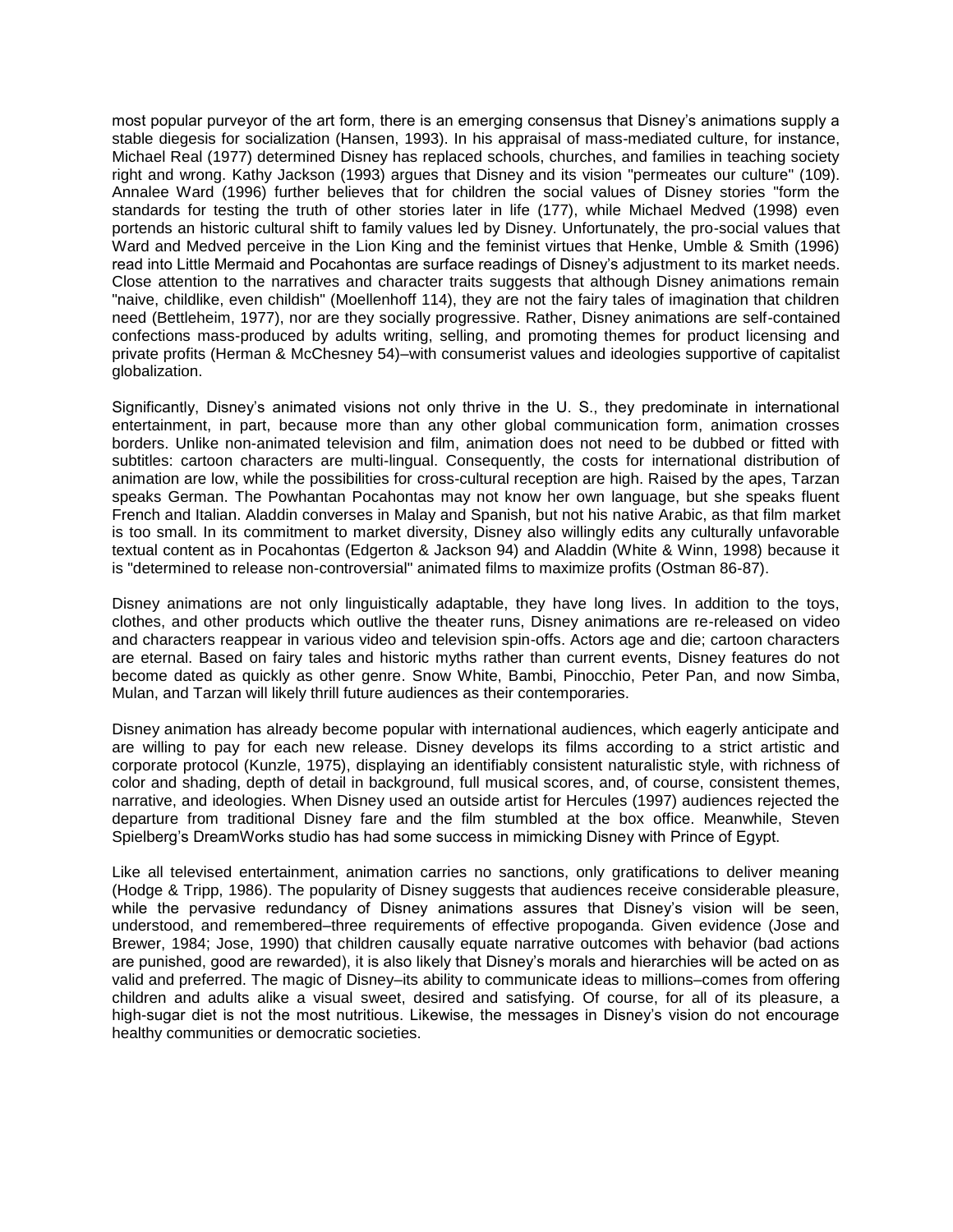## **Narrating Animation**

Along with its longstanding prominence in American culture, Disney has stirred up significant criticism (Shickel, 1968; Dorfman and Mattelart, 1975; Ostman, 1996). After Uncle Walt declined to run for mayor of Los Angeles because, as he said, "I'm already king," Joseph Morgenstern (1971) charged that Disney was "a royalist plot . . . to take over the United States and turn it into a continental Magic Kingdom"(Rosenbaum 64). More recent critical appraisals have followed one of two tracks: exposes of the Disney corporation and its practices (e.g., Wilson, 1993; Smoodin, 1994; Bell and Sells, 1995; The Disney Project, 1995; Hiaasen; 1998) or critiques of patriarchy, racism, and historical inaccuracies in Disney films (e.g., Benton, 1995; Buescher and Ono, 1996; Hoerner, 1996; Pewewardy, 1996; Strong, 1996; Kuwahara, 1997; Renjie, 1999; Gravett, 2000). These analyses are collectively thoughtful, insightful, and valid, but nonetheless limited in scope. Feminist critiques of individual self-hood (e.g., Addison, 1993; Henke, Umble and Smith, 1996; Hoerner, 1996; Matti and Lisosky, 1997; Henke, 2000) and cultural critiques of racist depictions (Schickel, 1968; Wainer, 1993; Bogle, 1994) miss the way out and the way in by subsuming their challenges within individual choice. Disney can live with, and even profit from, a non-European female protagonist (witness Pocahontas and Mulan), but such adjustments do little to reduce Disney's promotion of social inequality. For Disney, race and gender are primarily dramatic and stylistic devices, "but the more profound consequences of institutional racism (and sexism–author added) are never allowed to even momentarily invade the audience's comfort zone" (Ostman 95).

The rest of this essay addresses the more global concern raised by Ariel Dorfman and Armand Mattelart (1975) nearly three decades ago: the danger of seduction to Disney's representations and explanations that are so necessary to capitalist hegemony and our own political quiescence. A textual analysis of themes in recent Disney animated features reveals that Disney's dream world of individual heroes and princesses rests on cultural privilege, social inequality, and human alienation–the same ingredients obtained and produced by the socio-economic practices of Disney and other capitalist enterprises. In short, Disney's symbolic production parallels the social production of global capitalism..

Aladdin (1992), Lion King (1994), Pocahontas (1995), Mulan (1998) and Tarzan (1999) were chosen for investigation because not only are they collectively among the most popular and financially-successful Disney animations over the last ten years, they are also the most widely critiqued. This essay assumes and applauds previous analyses that have demonstrated various historical inaccuracies or marked apparent race and gender biases in these films. My own textual analysis based on the audio dialogue, the published scripts, and the visual graphic representations verified most of the findings of the works cited here, but, more importantly, it also unearthed some larger themes that clarify how "dominant culture constructs its subordinates" (Smoodin 36). As discussed above, Disney creates its ideal world through an animated narrative realism. Each narrative tells a story of the way things are, or are supposed to be. Each story (and every Disney product!) must represent the myth of "how things are done, not then or now, but always in the life of the living being, group, or culture" (McWhinney and Batista 47). All details must fit Disney's mythic vision. Characters, in particular, must adhere to Disney's world view.

Each Disney narrative features some characters, events, and perspectives, instead of others, in order to entertain and to communicate a particular meaning. Presenting some characters and events as more entertaining, dramatic, humorous, or enlightening, and "real"-izing them through animation, the Disney narrative "suppresses" other characters or events as less important, less entertaining, indeed, uninteresting, even boring (Edgerton and Jackson 94). Importantly, in all narratives, the story develops through the action and discourse of the characters (Fisher, 1989). Characters can be evaluated by when, how, and how often they speak and act, by what they say and do, how they interact among themselves, how they are rewarded in the story, and, importantly in any audio-visual medium, how they look and sound. Thus, Hoerner (1996) (adapting Beckson [1960]) defines the story's hero, or heroine, as the central character determined by time on screen, lines of script, and focus of story, while the villain is defined as anyone who acts in opposition to the hero (227). In Disney characters, the distinction between good and evil, proper and improper behavior, is always clear in the character's actions (Berland 101). Characters narrate the values and myths dear to the producer, representing the producer's preferred values and themes to the audience.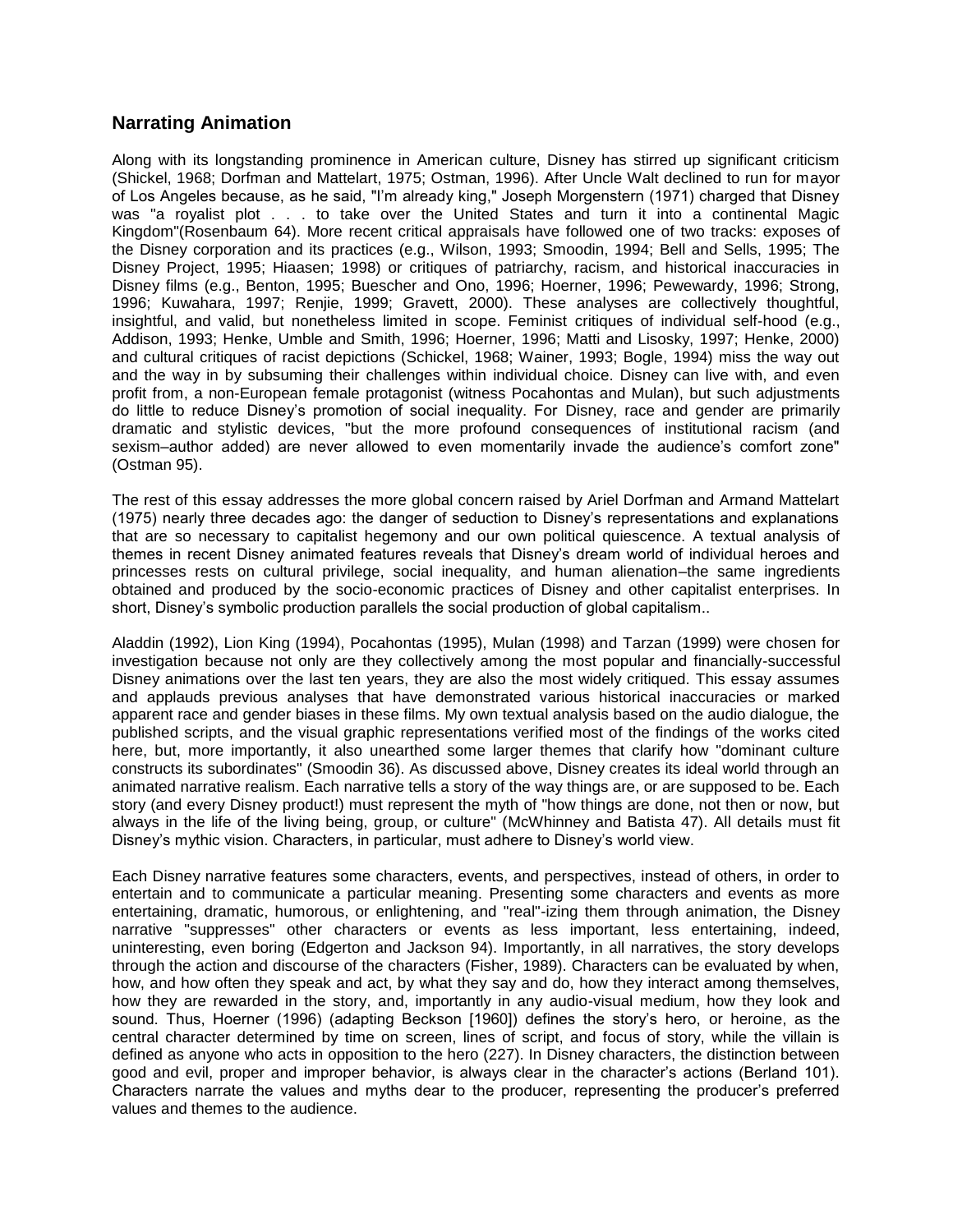Based on this perspective, the intertextual analysis offered here considered each film's narrative in terms of character action (including dialogue) and character visual depiction (including shape, size, color, and other descriptive graphic features). The discovered markers of character trait, social position, and dramatic value within the narratives were bundled together in four identifiable themes that seemed to crystallize Disney's ideological project. The distinguishing themes in these five films, and most likely other Disney features, include: 1) the naturalization of hierarchy; 2) the defense of elite coercion and power; 3) the promotion of hyper-individualism; and 4) the denigration of democratic solidarity. Analytically distinct, the four themes are necessarily intertwined, serving as complementary supports for each and all, and are dramatically apparent in each film (e.g., see APPENDIX for character attributes). The following discussion relies on the findings of this study, providing selected examples from the study and occasional references to other Disney films and previous critiques.

## **Hierarchy in Form and Content**

Hierarchy in a social order indicates a ranking according to worth, ability, authority, or some other attribute. In Disney, these values are combined with goodness and physical appearance such that in each animated narrative, heroes and heroines are invariably good, attractive, capable, worthy, and ultimately powerful while in service to the narrative's social order.

From the opening "circle of life" scene in the Lion King, for instance, we cannot mistake the social order and its validity. All species bow before the rightful king. The heavens open and a (divine?) light shines on the new lion cub. This future king is held before a multitude of reverent and bowing beasts whose happiness and very existence depends on the maintenance of the established and rightful heirarchy. The visual metaphors of good and evil are simple and transparent: a regal king and his heir; an evil uncle who covets the kingdom; and lesser, passive animal-citizens overrun by social undesirables in need of leadership. The meanings are animationally inescapable–the King, and his son, Simba, are brightly drawn, muscular, and smoothly curved; the villainous uncle, "Scar," is dark, angular, thin, and disfigured; the hyenas, likewise, are angular and unmistakably black and Latino (in the voice, diction, and verbal styles of Whoopi Goldberg and Cheech Marin); while the socially irresponsible mircat and boar, more cartoonish, less naturalistically drawn, live beyond the pride lands. The dialogue and action indicate importance, as well. Mufasa speaks in the King's English, usually from on high. Scar, the villain, lurks in shape and movement, languid, lazy, and foppish, narratively manipulating other characters through deceit. The hyenas have secondary roles with fewer lines, delivered comically, with slapstick interactions that are nonetheless understood as threatening to the smaller, younger, and naive lion cubs. In short, from theme song and graphic representations to storyline, Disney establishes a series of relationships of power that are maintained throughout.

Similarly, Aladdin has a favorably drawn picture of hierarchy. The hero Aladdin lives above Agrabah and its smarmy merchants, murderous palace guards, and suffering street urchins, at eye-level to the sultan's palace–a clear visual metaphor of Aladdin's social equality with the princess Jasmine. Significantly, Aladdin has little interaction with any human character other than Jasmine. He has a monkey companion and, of course, his friendly Genie. Jasmine, one of Disney's recent "feminist" heroines, is spunky, adventurous, and independent–although ultimately she needs male guidance, rescue, and approval. This fantasy of youthful rebellion and romance occurs completely within the Disney world of hierarchy. The hero never questions or challenges the feudal order: Aladdin does not use the magic lamp to feed the children, aid the poor, or disarm the Sultan's army. No, this "diamond in the rough" only strives to win the princess and defeat Jafar, the arch-villain. Jafar, described narratively as "a dark man . . . with a dark purpose" is drawn darkly, highly-angular, threateningly tall, with a long mustache and large nose. The Sultan of Agrabah, in contrast, is round, with a white, fuzzy beard, jovial features, a bumbling gait, and short–the representational personification of benevolence–Santa Claus without the red suit. Jafar speaks with a thick Arab accent, plotting overthrow and subterfuge throughout the story. The Sultan has a cheerful British accent and plays with toys, largely oblivious to the political intrigue: "benign . . . soft and senile" (Addison 10). Jasmine has big eyes, an oval face, flowing hair, and a youthful, yet curvaceous body. Not coincidentally, Aladdin and Jasmine are the only human characters with "American accents and without conspicuously aquiline noses" (Addison 9). Light-skinned Aladdin, the only male without facial hair in the movie, saves the Sultan and Jasmine, so Agrabah can "return to normal" in keeping with Disney's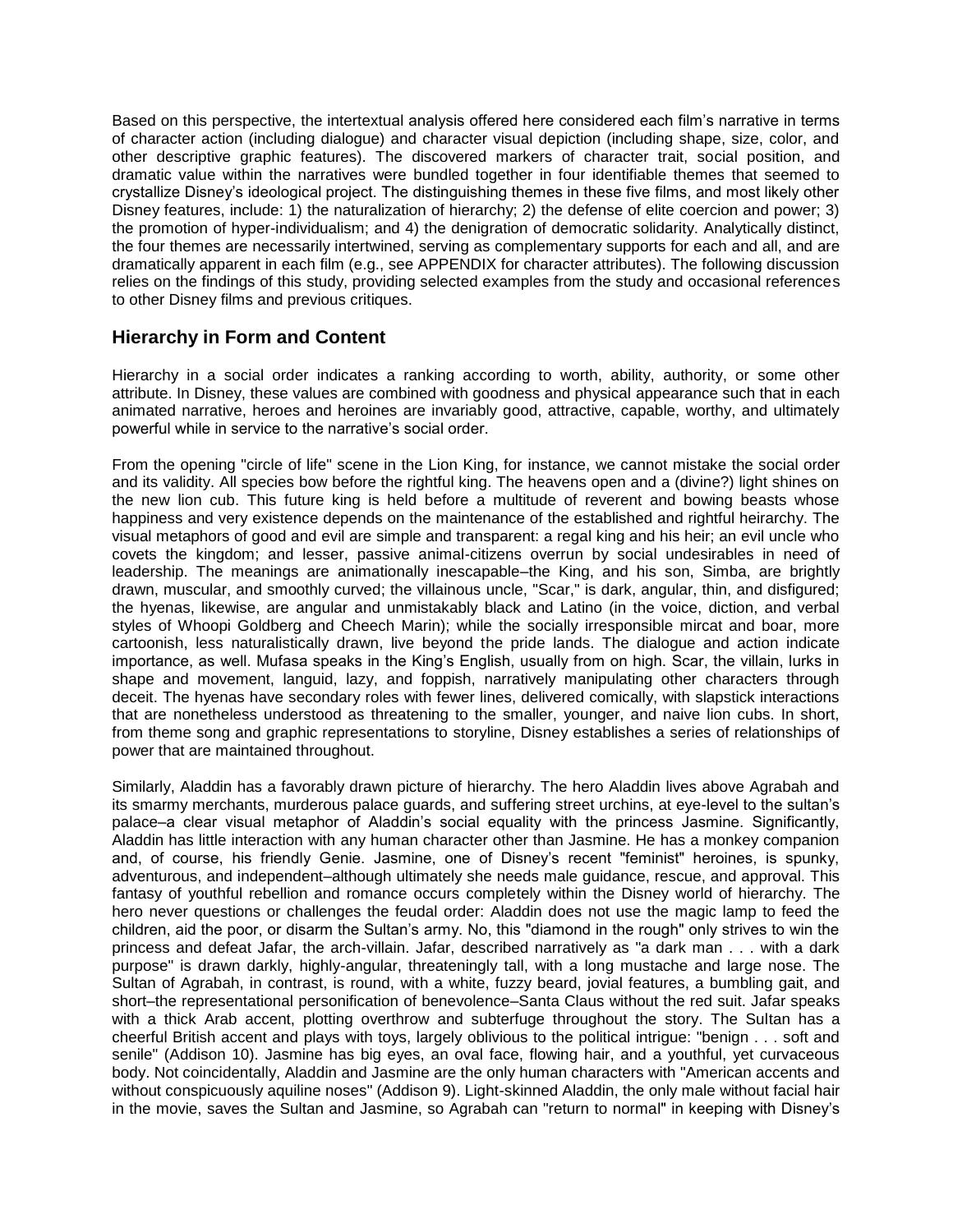elite order (Singer 42).

The narratives of Pocahontas, Mulan, Tarzan, and other Disney animations are formed from the same redundant template of elite hierarchy, albeit with hegemonic variation. In Pocahontas, the standard Disney coming of age romance has been updated with a fiesty, independent heroine in a narrative advocating cultural tolerance. From the rousing anthem, "Colors of the Wind," to the dialogue modifying John Smith's colonial justification, Disney claims that Pocahontas is "an important message to a generation to stop fighting, stop killing each other because of the color of your skin" (Edgerton and Jackson 91). Yet, in terms of Disney's essential hierarchy (and marketing goals!), it is little more than the fairy tale refrain, "all the better to eat you with."

Appearing as "an amiable, accepting, nurturing"cartoon, Pocahontas delivers another hierarchical message, this time in a neocolonialist text (Buescher & Ono 129). Indeed, Pocahontas does not seek its own path, but follows the trail of all Western captivity narratives with its "noble" Powhatan, "savage" warrior Kocoum, and "Indian princess" Pocahontas (Marsden and Nachbar, 1988). John Smith, blond, smoothly-muscular and athletically animated, fulfills the heroic ideal in vision and plot, while chief Powhatan appears more sedate in bold, symmetrical strokes, with slower, more dignified screen movements and dialogue. These two elites survive the actions of the reactionary Kocuum and villainous Ratcliffe. The stoic, irrational Kocoum has few lines and dies at the hands of a naive colonialist. The Ratcliffe character reveals in dialogue that he is indulgent, pompous, greedy, incompetent, and not respected by the British nobility. He appears as the largest figure in the film, obese, with a huge nose, big lips, and pencil-thin triangular mustache. The narrative's social relations are hierarchical: lower class Anglos work for Ratcliffe or Smith; native soldiers and villagers follow Powhatan's directives. In the end, the "good" colonialist, John Smith intervenes to save Powhatan and order the arrest of Ratcliffe; Pocahontas presumably finds her "true path" to be "alongside her father as a peacemaker" (Edgerton and Jackson 94); and the rest of the natives and English adventurers assume their prescribed subordinate positions, awaiting further orders from their superiors. In Pocahontas, two hierarchical orders are defended and left in tact: although the extended visual metaphor of John Smith saving Powhatan and wanting to civilize Pocahontas indicates that the colonialist is dominant over the indigenous.

Given the prevalence of elite narratives in Disney animations, it appears that hierarchy is a structural prerequisite. Graphic representations verify such a conclusion. In Mulan, the treacherous, invading Hun towers over all other characters, hulking, hooded, and with sharp, foreboding facial features: angled-eyes, triangular eye-brows, long angular mustache, and tight lips. His giant steed snorts, his falcon pierces the air with hooked beak and sharp wings, and his dark minions hack, maim, and kill with vigor. In contrast, the Emperor of China is slight, thin, almost wispy and moves gracefully across the screen. Barely defined graphically, a mass of bowing, passive, and helpless citizens provide background filler for the antagonism between the huns and the heroine. Mulan has fewer Barbie-esque features than other Disney females and generally is less on display, although she is drawn with the requisite oval face, large eyes, and graceful body lines.

In the story, Mulan disguises herself as a man to replace her father in the military draft–temporarily violating the law against female fighting. She performs courageously and through wit, physical skill, and the assistance of some barely competent assistants, Mulan overcomes the invading huns and saves China. Of course, she returns to her proper "place" at her father's side in the family garden to be courted by a handsome nobleman she met during her adventure. Romance and Chinese feudalism lives!

Edgar Rice Burrough's myth of Tarzan is well-known (Fury, 1994) and in little need of Disney's creative license. Raised by apes, Tarzan, king of the jungle, rescues Jane and retires to an idyllic life of swinging vines and fresh fruit. Disney lushly animates the narrative with visual metaphors of good and evil within a clear social hierarchy. Once again sharp, angular depictors carry the villain on screen. Clayton has a big head, protruding nose, cavernous mouth with huge teeth, jutting chin, and the sinister little mustache of melodramatic villainy. Clayton has a fondness for weapons, easy wealth, and large ascots. When he speaks his face contorts and his mouth twists ungraciously. Like other Disney villains, Clayton is the largest human character in the film–graphically representing dangerous power. Tarzan is angular, muscular, Aryan. His demeanor on screen is athletic and coordinated, yet in dialogue he is innocent and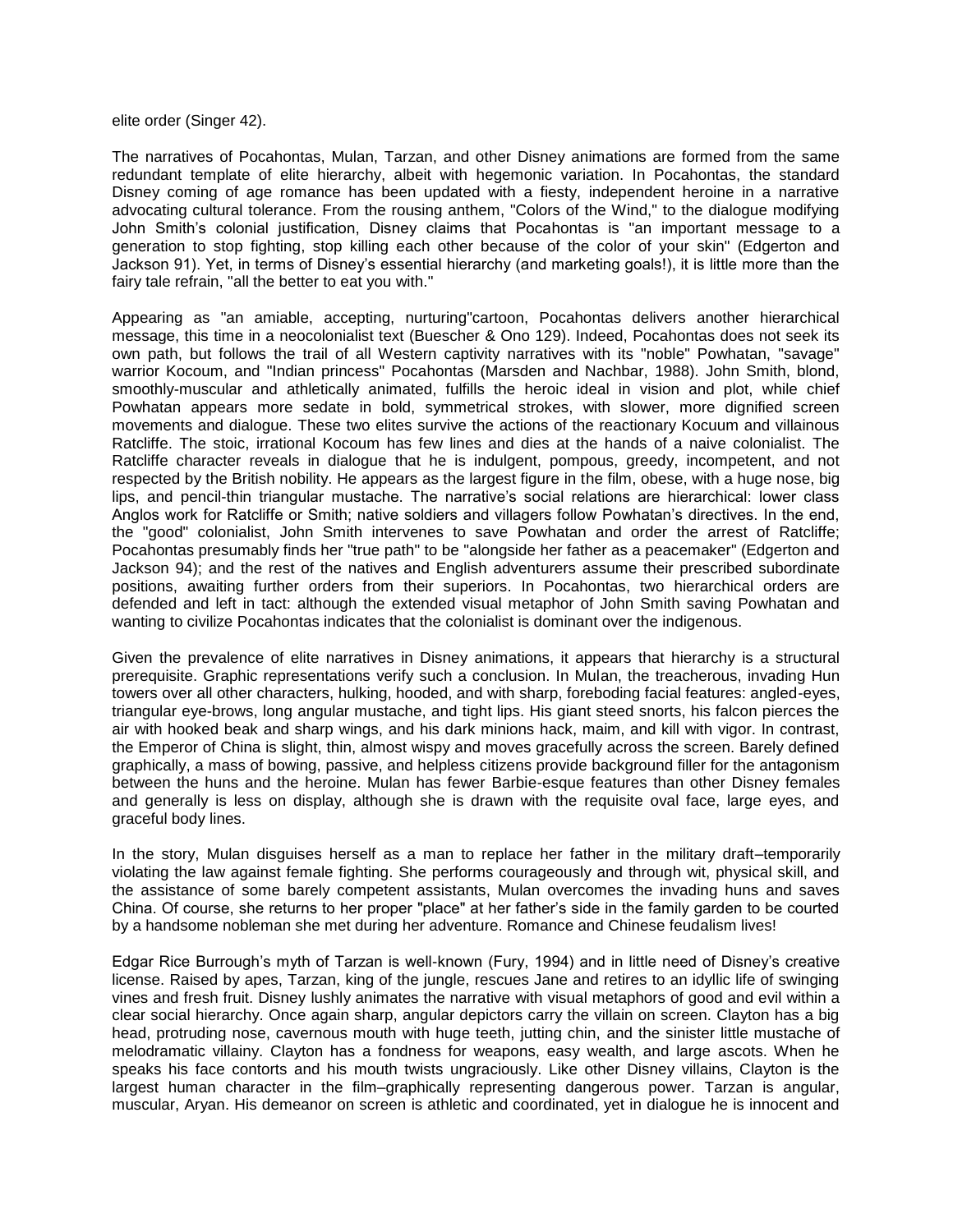naive, evidence of the backwardness of his jungle family. Jane teaches him, as the Western world civilizes Africa, but his prowess saves Jane, as men protect women. Jane's colonizing father is a graphic tracing of the Sultan: short, round, furry, and non-threatening. Apes, baboons, an elephant and Clayton's men furnish the requisite comic filler or stereotypical representation of the mass: alternately witless, awestruck, and obedient to elite leaders or witless, hungry, and easily roused to treachery by the villain.

These five films demonstrate that although Disney provides multiple variations on the hierarchy theme, each narrative occurs within a setting of clearly differentiated power. As Wilson observed about theme parks, "the organizing principle of the Disney universe is control" (Wilson 166). In animation, race, gender, and particularly, class register as recurring indicators of hierarchy. A charting of authority suggests that elite parental authority communicates social legitimation within the narrative. Mufasa instructs Simba in his duty. Porter approves Jane's decision to stay with Tarzan. In Lion King, Pocahontas, Tarzan, and Aladdin, the patriarchs hold the ultimate say, but not all fathers or all men have such power. Males other than the lion kings speak little and act with minimal authority. Mulan's father accepts the Emperor's decree, Powhatan defers to John Smith, and Jane's father to Tarzan. In short, in each animated narrative, a princely elite (animal or human) conveys and protects the ideals, values, and traditions of the social order.

While the hero and heroine are always noble and attractive by birth, villains are privileged and titled due only to the misplaced magnanimity or whim of a legitimate superior. Villains are unattractive, semi-elite social misfits. Jafar is Grand Vizier, advisor to Sultan; Scar is King Mufasa's disgruntled brother, ineligible for legitimate succession; and Ratcliffe's governorship is a reluctant sop from more worthy elites. In each of these narratives and others (e. g., Little Mermaid, Beauty and the Beast, Fox and Hound), the dominant social class has no villainy, producing only good souls who never abuse their authority. We understand this viscerally by the soft, cuddly caricatures that Disney creates. Abuse comes solely from those elevated beyond their goodness, villains who would reach beyond their status and disrupt the social order. But, alas, such villainy is always undone, because as Disney's Comic Book Art Specifications dictate, only elites can triumph, there is "no upward mobility" in Disney lands (Kunzle 16). In the fairy tale world of the dominant, class rules apply: a frog becomes a prince, only if he was a prince before. Rulers may change among the elite (from Mufasa to Simba, from Sultan to Aladdin), but the rules and ruled remain. And, in Disney's world, the only just rule is class hierarchy.

In addition to providing heroes and villains with clearly drawn markings of social status and value, Disney illustrates social position and worth of secondary characters with variations appropriate to their relationship to hero or villain. Thus, aides to the hero/heroine are invariably animals, friendly and "cute," as Uncle Walt dictated decades ago: Meeko the raccoon; Mu-Shu the scrawny dragon; Timon and Pumba, the Laurel and Hardy of the pride lands; Terk, the ape sibling and Tantor the jovial elephant; lively crabs; comic birds; and the like. Only Jasmine's companion tiger bodyguard and Aladdin's Genie possess any visual strength, but narratively they both live to serve their owners. Villains occasionally have animal assistants, some of whom are cast as reluctant participants who find pleasure in other character's misfortune, i. e., not so cute. Each villain's animal companion has some graphically- or narratively-suggestive objectionable feature: grating voice (Jafar's bird), mean-spiritedness (hyenas and Ratcliffe's pampered dog), or violent nature (the Hun's falcon). Humans loyal to the heroic characters and awaiting more powerful leaders have less character development (like the colonial workers in Pocahontas), while the collective population frequently appears as largely motionless, two-dimensional spectators (as in Aladdin and Mulan), illustrating their passive role in both the narrative and Disney's social vision. Evil henchmen, such as Clayton's sailors or the huns, are consistently shabbily-dressed or disheveled, dark, often-bearded, usually armed, speak harshly in short sentences, and mete out their brutality only as long as the villain commands. In Disney, lower class characters do not act on their own. Large groups are often cast as mob-like in action and graphic: jeering primates terrorize Jane; wildebeest stampede without regard for others in the Lion King; native warriors huddle around the fire waiting for orders to attack; the huns shout and howl above the thunder of their horse's hooves. Whether Africa, Arabia, North America or China, few from the good citizenry or evil troops are individualized, even fewer have articulate voices, appearing but as replicates from two or three stencils, graphically reflective of their necessarily subordinate position in Disney's hierarchy. In sum, the five Disney films considered here play the same refrain: a stylized, naturalized, and Westernized elite hero combats a privileged anti-social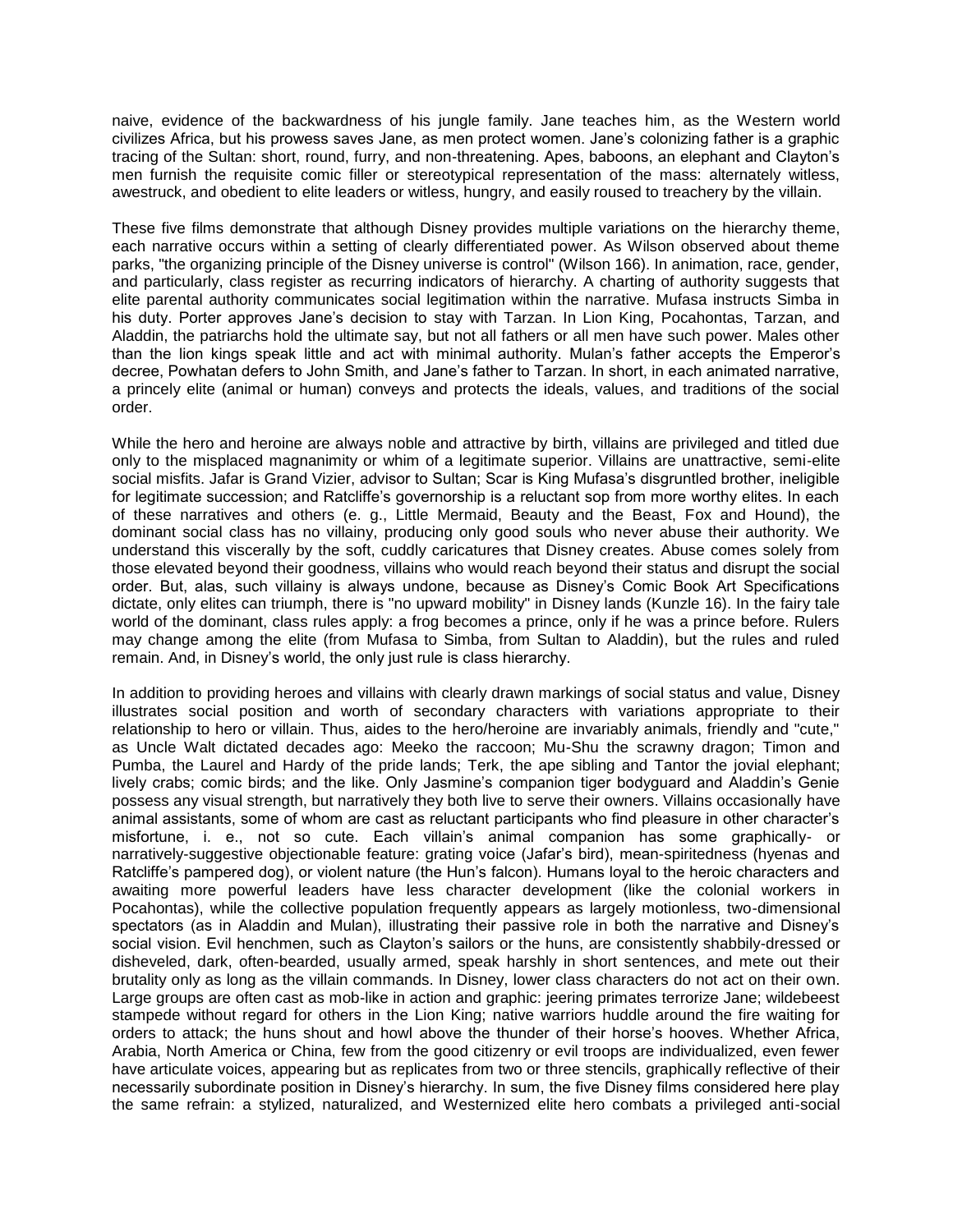over-sized villain, while cute animal sidekicks and thuggish rebels knock about in front of a shapeless, faceless humanity. Animating hierarchy centers Disney's vision, whatever the era, geography, or species.

## **Justifying Power and Coercion**

To underscore this essential Disney law, narrative resolution in each film defends and reinforces the status quo. Nothing is resolved until the preferred social order is in place. No one lives happily ever after until the chosen one rules. All is chaos and disorder in the pride lands until Simba returns as monarch. Even nature withholds its bounty, pending the proper social hierarchy. Ariel must first be married to human royalty with Triton's blessing, before aquatic peace returns. Saving China is only a youthful adventure: Mulan's "place in life" is in the family garden. Even the wisest of apes knows Tarzan is superior. And so it goes, in all Disney animation. We all need true rulers who are wise, benevolent, and powerful. Any other arrangement is unworkable. Villains may attain power, but as non-elite, false leaders, they are ill-equipped to rule. Their reign is disastrous and temporary. Soon the hero will save the day and the hierarchy. "As evil is expelled, the world is left nice and clean" and well-ordered (Dorfman and Mattelart 89). Thus, zebras bow, faceless Chinese cheer, and in general, the masses rejoice (and happily resume their subservience) upon the triumphant defense of the hierarchy. The pleasant narrative outcome verifies the virtue of hierarchy. Perhaps, we too should find our place in the circle of life and be so happy and lucky!

Preference and justification for elite control can be observed in the attributes of each narrative's leading authority: they are morally good and invariably benevolent. The Sultan may be disoriented, but he is a gentle soul, impervious to evil. A compassionate John Smith–"the perfect masculine companion"–is willing to sacrifice his own life to avoid further bloodshed (Buescher and Ono 140). In contrast to the malevolent huns, Mulan's emperor exudes warmth for his docile subjects. Tarzan demonstrates his human compassion and superiority in saving his ape family (and Jane). For Disney, all elite authority figures are good, caring, and protective of their wards. In a telling statistical analysis of 11 Disney animations, Hoerner (1986) found that heroic protagonists exhibit 98% of all pro-social behavior in the films (222). Disney's subsequent animated films maintain the same class-based morality.

Rulers are also responsive to the individual needs of their duly anointed successors, frequently revising rules that do not overturn the status quo. The Sultan changes the laws of royal matrimony. John Smith orders the arrest of a Governor. Mulan's father, emperor, and royal suitor all forgive her individual indiscretion, but the discriminatory laws against women are not revoked or even questioned. After witnessing Tarzan's rescue of his ape family, Kerchak puts aside his species-bias and declares Tarzan king of the jungle. Significantly, once their individual needs are met, all heroes and heroines come to accept the wisdom of established authority and norms.

The consistent haloing of hierarchal power as preferable for all organizes the film's moral conflict and elite response to challenge. In all cases, elite heroes and heroines use coercion with impunity, continuing a Disney tradition that dates back to Snow White (Hoerner 226). Elite coercion varies from the Beast's abuse of Belle to the colonialist's murder of Kocoum. Mulan slaughters dozens of huns, Tarzan wrestles with Clayton who accidentally falls to his own death. In addition to coercion, elites frequently employ deceit: Aladdin assumes a false identity; Mulan disguises herself; Tarzan conspires to violate a jungle law. Everywhere and always Disney's heroic elites are stronger, smarter, and victorious in the final conflict (even when performing anti-social acts). In each case, the protagonist earns riches, power, and happiness.

In contrast, villains–who almost exclusively exhibit antisocial behavior and violence–suffer calamity or death: Jafar is imprisoned for thousands of years; Scar dies; Kocoum dies; Ratcliffe is arrested; the Hun dies; Clayton dies. One need not consult a literary critic to understand the moral of these stories. In all fairy tales, good triumphs over evil, but for Disney good is the exclusive genetic and social right of the elite. Elites are attractive, benevolent, good, and successful; villains are misshapen, treacherous, evil, and cannot win. The rest of the Disney world is undifferentiated, passive, dependent on elite gratuity, and largely irrelevant except as narrative fodder.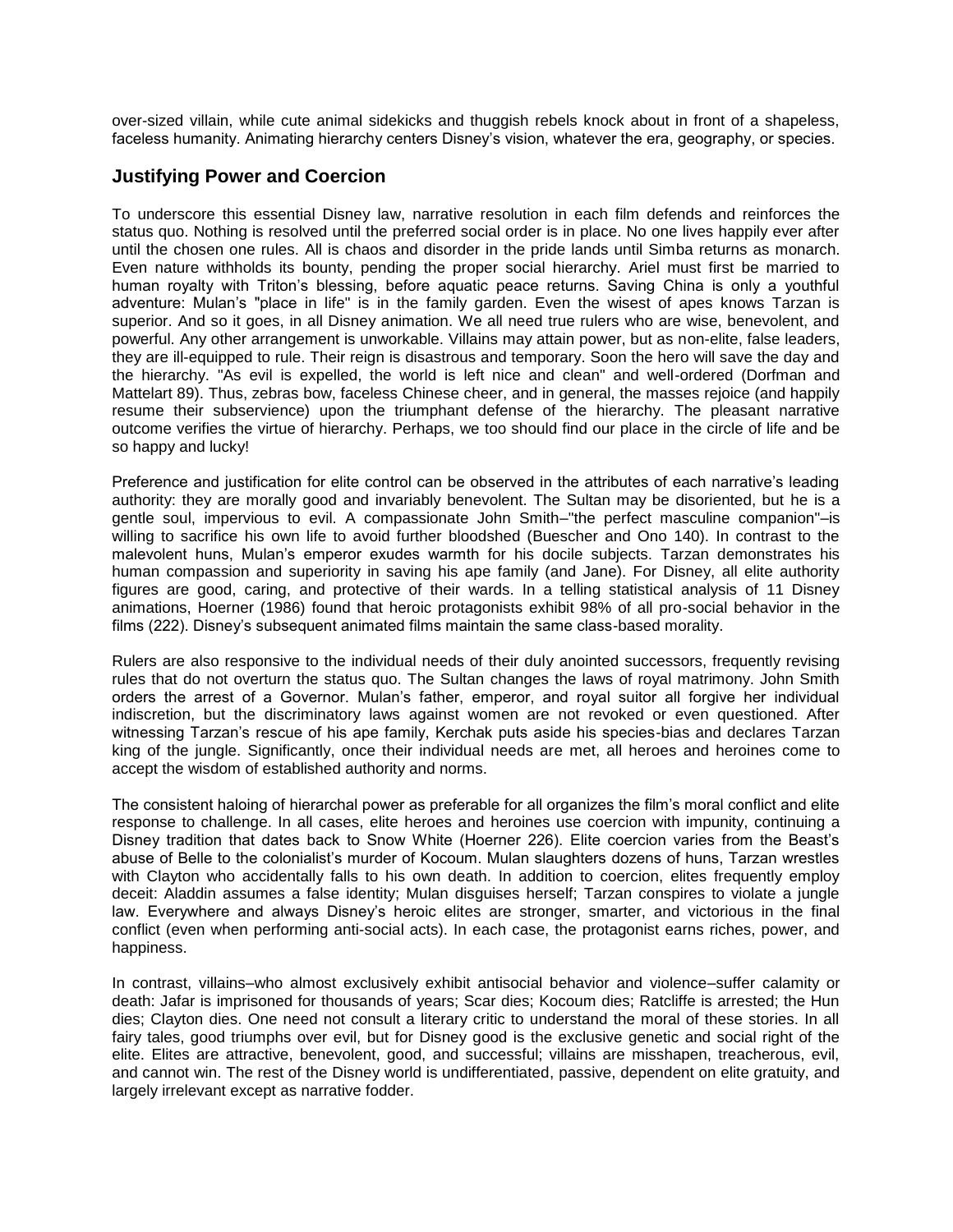## **Self-fulfillment through Self-Gratification**

Moral decisions regarding individual responsibility and self-fulfillment concern many coming of age stories, but Disney's tales push ego to the extreme. According to Disney, the most important, romantic, and meaningful events in life belong to elite individuals seeking self-gratification–no other stories are worth telling. The Disney experience is clearly that of social privilege. Along with luck, riches, romance, and happiness, elites have a lock on individual choice. All others carry out their social role without much complaint or deviance–or else face severe reprisals.

Life choice exists only for the central characters. Soon-to-be prince Aladdin frolics in the palace with Jasmine, the Sultan, and Jafar, the rest of Agrabah must toil and trade outside. Simba chooses to party with his "akunamatata" buddies or not, but Disney leaves others subject to Scar's rule. Nakoma, Kocoum, and others work or war, but Pocahontas is free to flit about the forest. John Smith prances off into the woods, too, while Disney's hard-working sailors dig the dirt. In Disney's world, self-realization exists exclusively for the privileged individual.

Henke, Umble and Smith (1996) applaud the freedoms Disney gives the The Little Mermaid and Belle in Beauty and the Beast, blaming Disney's town people for "marginalizing" Belle as "peculiar" (237) and sympathizing with Ariel's "frustration and resistance" to life in the sea. Wishing a feminist intent to Disney, they note that "like Ariel, Belle has freedom to make choices and to act on her own behalf" and "Pocahontas exercises power over her future" (238-39). So (although Disney still scripts romance as the right "choice" for Ariel, Belle, Pocahontas, and Mulan), compared to Snow White and Aurora in Sleeping Beauty, elite females have come a long way, baby! Yet, honing in on the individual attributes of Disney's lead females ignores the ignoble, reductive characterizations of Ariel's sisters, Belle's neighbors, and the Powhatan women as passive, uninteresting, perhaps ignorant and certainly less worthy. In other words, seen in the context of Disney's hierarchical themes, gender-friendly individual freedom is simply another attribute reserved for the royals.

Heroes and heroines search for their self-fulfillment through individual self-gratification based on social privilege. To be true to yourself depends on your social position. Orphans, merchants, zebras, baboons, sailors, warriors, and workers face no dilemma. Their true selves are patently, graphically obvious. They in the background unless needed in the elite narrative. Their inferior quality of life in the narratives seems natural and uninteresting, and certainly of no concern to aristocrats pursuing their own self-fulfillment. To be true to yourself as an elite protagonist is to be true to the social hierarchy. Disney emphasizes this graphically by placing the most important individual characters above the rest of its animated society. Jasmine and Aladdin court above the city, Simba is held aloft above a jutting rock, Pocahontas sings on a mountain peak, Mulan triumphs on the palace roof, and Tarzan swings in the tree tops. By design, no other characters are displayed as high.

Like privileged white youth today, Disney's animated elites search for something new atop the class structure. Of course, as the best and brightest Disney has to offer, these characters already have more freedom, more choice, and more opportunity than others in the script. Yet, Disney posits their ennui as a universal, progressive search for something more, while in the end each chooses their own social position (or one slightly higher), verifying that any individual given a free choice would "naturally" choose supremacy within a hierarchy.

Moreover, no matter what choice they make, they risk little. In or out of water, Ariel is princess. Pocahontas never has to pick corn. And, despite his disastrous deceit, Tarzan remains jungle king. All Disney heroes and heroines break free from any constraint at will: Ariel escapes the sea; Mulan, a matched marriage; Tarzan, the ship's hold. The narratives record the social inequity of all hierarchies: individual choice has few restrictions or risks for elites.

Individual happiness for elites never requires social change. Disney heroes and heroines may yearn for something just around the bend, but their search circles in on their own self-satisfaction. Disney's fetish for supreme individualism discounts any concern for others. In their quest for more, elite self-interest predominates. Even when selfishness jeopardizes others or causes death, redemption is inscribed at the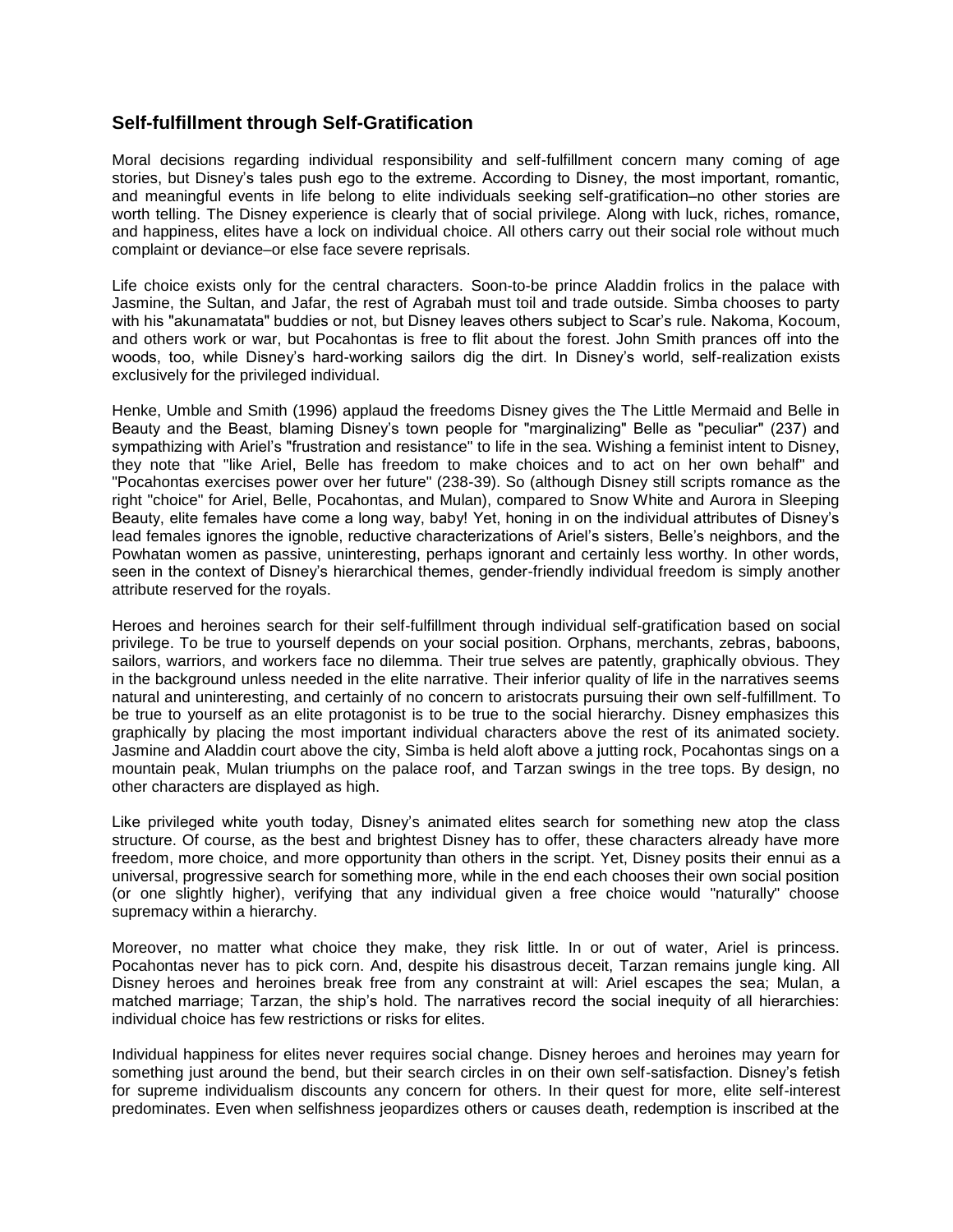end. Jasmine puts children in danger, her selfish snits land Aladdin in prison. Pocahontas' flirtation with Smith gets Kocoum killed. Chinese die during Mulan's deceit. A love struck Tarzan endangers his family and Kerchak is killed. Of course, being good and just, individual elites face few negative consequences for their self-centered decisions.

None of the elites question unjust social relations or poor social conditions. The well-read Belle can imagine nothing more than her own romance. Once crowned, Aladdin is unperturbed by poverty and violence. Mulan's familial duty does not challenge discriminatory traditions. Simba, John Smith, Tarzan, and other heroes seek only self-gratification. The resulting social peace and harmony occur as necessary narrative corollaries to Disney's promotion of elite self-interest. If the Princess is happy, the kingdom rejoices.

Egalitarian social relations would disable Disney's hierarchy and its focus on individual aristocrats. Could Jasmine and Aladdin find happiness in the streets? Could Nila elope with Simba to akunamatata land leaving the others to form a society without predators? Could the handsome prince come a courtin' Mulan if she used her prowess to help overthrow feudalism and usher in women's rights? Or (following Disney's rewriting of history for entertainment purposes), could Ratcliffe get shot, John and the sailors sink the ship, and all live a happy pastoral life with the Powhatan? No, Disney dictates that self-fulfillment concerns only the elite and their individual satisfaction within the social order is sacrosanct. The last thing Disney needs is to have illustrators and animators creating their own art or garment workers and theme park employees organizing for better working conditions. Why would Disney want to popularize a narrative with cute characters advocating democracy and opportunity for all? Thus, all individual heroes and heroines act freely and with impunity within their social position, and, at the denouement, they all individually choose to fulfill their social responsibility in defense of the status quo, justifying, excusing, and/or rewarding previous actions.

In privileging individualism as a narrative theme, Disney does more than create heroes and heroines with both good and bad traits like characters in most television cartoons (Williams, 1991). Rather, Disney draws narrow self-interest as the path to self-fulfillment. As the only model present, elite individualism gets more than a nod of approval. The value of elite self-gratification without regard for others is justly confirmed by its rewards: gold, real estate, power, privilege, marriage and whatever other riches and social preferences appear apropos to each narrative. This "hyper-individualism" is permissible because it belongs to those at the pinnacle of Disney's social order. To be honest, the final refrain to Disney animation theme songs should be: "If I want it, I get it, then all's right with the world."

## **Solidarity for None**

Disney's naturalization of hierarchy, its defense of elite coercion, and its promotion of unrestricted elite individualism coalesces in stories that undermine and denigrate social responsibility, democracy, and human solidarity. Thematically, Disney's opposition to democracy and solidarity is apparent in its graphic illustrations of non-elite characters, the lack of dialogue for non-elite characters, its consistent slights of group interests, and the narrative and visual naturalization of unfavorable social conditions.

In focusing exclusively on individual elites, Disney dismisses group solidarity and the public interest as unimportant to the story. Although each narrative includes dozens of non-elite characters, they appear primarily as background or as proxies for the protaganists. In fact, "every Disney character stands on either one side or the other of the power demarcation line. All below are bound to obedience, submission, discipline, humility. Those above are free to employ constant coercion, threats, moral and physical repression, and economic domination" (Dorfman and Mattelart 35).

Producers are non-existent in Disney (Dorfman and Mattelart, 1975; Wilson, 1993). In ridding the animated environment of work and its necessary social relations, "all the everyday functions of the city have been hidden or banished" (Wilson 64). Thus, the contributions and value of the majority of society disappear as well. Necessities of life in Disney's world appear magically, so feudal exploitation and other undemocratic conditions can be ignored, as can the individual and collective participation of farmers, workers, artisans, and other producing human beings, leaving Disney free to focus on the lives of the rich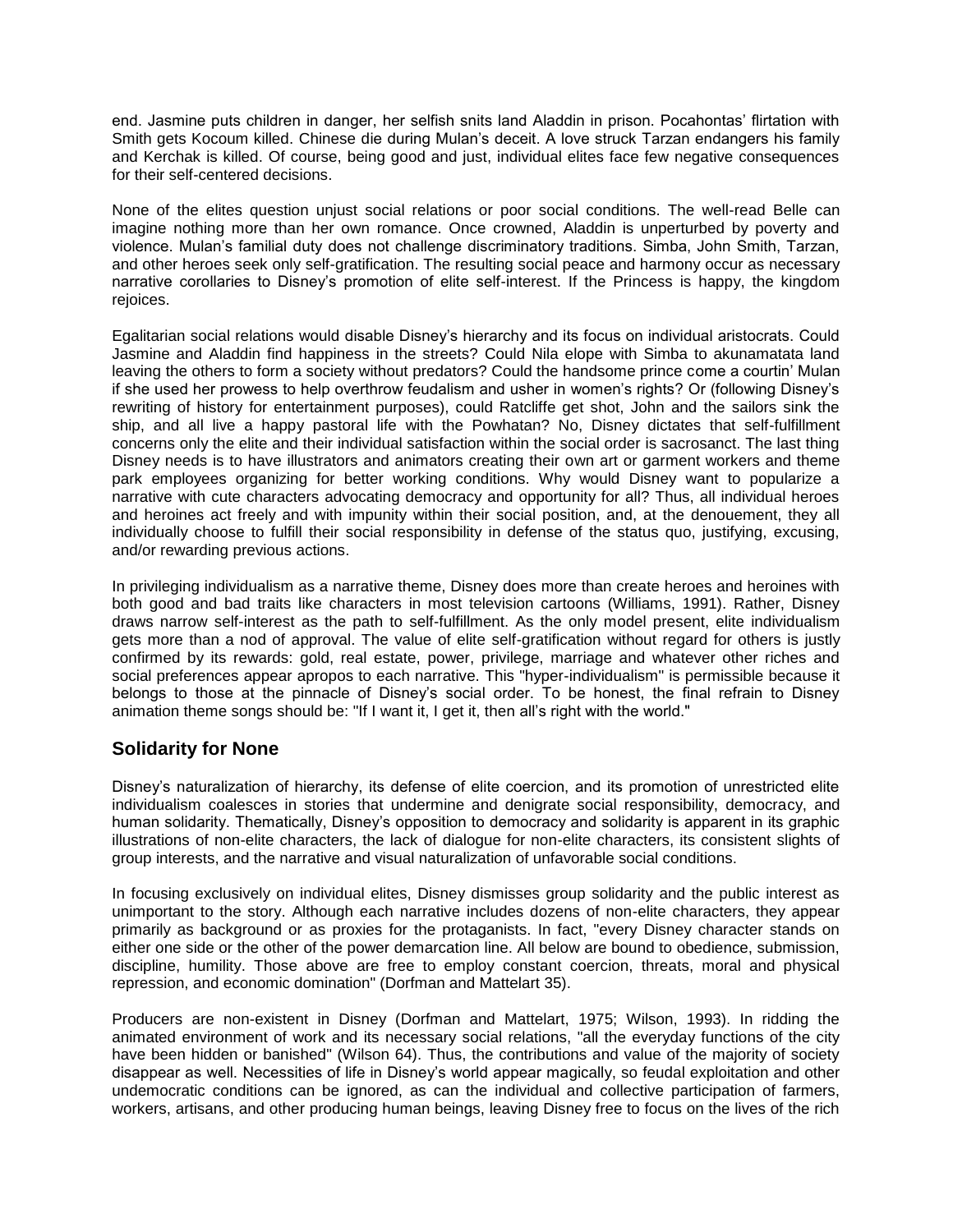#### and fantastic.

Individualism and competition–buzz-words for capitalism–are reserved for Disney's fantasy elites, who have no moral or social peer. Elite ideas and actions are right, good, and ultimately successful. Villains may have ideas and take action, but they are wrong, bad, and doomed to fail. In such a fantasy world, no other ideas or actions are needed and hence Disney's animated public seldom speaks, exhibits limited thought, and undertakes little independent action–and never, ever, does a non-elite character freely broach the question of equality, democracy, or social justice.

Non-elites have little self-interest. They have no personal ambition. Indeed, life below affords no individual distinction, at all. All non-elites are all traced from similarly static outlines. Yet, Disney cannot imagine they have any similarity of interest. At most, Disney's animated populations appear as "average" characters, either acting irresponsibly as inferiors squabbling over trifles or passively waiting for mobilization orders from a superior. Most secondary castings are not particularly bright in dialogue or graphic portrayal, except for aides who are often mischievous but harmless, comic animal sidekicks like the Lion King's Timon and Pumba, Mu-Shu, Mulan's dragon, or Terk, Tarzan's ape sibling. Less enlightened non-elites tend to anti-social behavior as thieving hyenas or tormenting monkeys. Having baser instincts, "bad" non-elites (unshaven, partially dressed, usually large) are also prone to violence and easily misled by nefarious Disney antagonists: Arab bandits work for Jafar; sailors join Clayton in kidnapping; and hordes follow the Hun.

Of course, according to Disney, most non-elites tacitly or enthusiastically understand that hierarchy is good and support the social order no matter who rules. The citizens of Agrabah bow to the Sultan, Jafar, then Aladdin on each successive command; no animals rise up against Scar; the colonialists obey Ratcliffe, then Smith; and all apes obey Kerchak, then Tarzan. The King is dead, long live the monarchy! According to Disney, workers, sailors, farmers, and other producers are wretched, irrational, chaotic, and passive, unable to act on their own. Some may be roused to mob action under the wrong leader, but all will be happier if the proper order is fulfilled–the hierarchical natural order of the animal kingdom or the hierarchical social order of an Arab Sultanate, Chinese Empire, or British colony. Group action, in other words, only occurs at whim of the powerful.

Worthless individuals would likewise collectively amount to nothing, so Disney omits any independent, cooperative action by non-elite citizens or community members. Non-elite characters never even discuss their own democratic interest. Moreover, in these five Disney films, actions by leading characters thoroughly shred any semblance of collective interest. Aladdin deserts the orphans and his neighborhood; Pocahontas betrays her nation; Tarzan betrays his family; Mulan deceives her family and compatriots; and Simba deserts the pride lands, returning primarily out of revenge and duty to his social position. Disney never animates democracy or social responsibility. Disney heroes in all their wit and wisdom never seek happiness or fulfillment through commitment to improving the human condition. Instead, all Disney animated stars indicate that acting against the public interest in one's search for individual gratification is natural, legitimate, and preferred. Community or family interests or democratic concerns do not appear in Disney.

Herein lies Disney's message to the world: "Get whatever you can by force, deceit, or luck. The future of the world revolves around the individual, self-interested actions of naturally-superior elites." In 1975, Dorman and Mattelart described the world of Disney as "a 19th century orphanage" (35). Thirty years later, Disney is animating 21st century gated communities for a global consumerist culture where the only actions relevant are by those living on inside the circle of capitalist life. Solidarity among the majority populations on the outside is unthinkable for Disney's "imagineers."

#### **Realistic Fantasies, Fantastic Realities**

We need to understand and unpack Disney because it is a world leader in mass entertainment implicated in the globalization of capitalism and the concerted effort to deregulate and privatize world culture. A highly proficient producer and international distributor of capitalist cultural products, Disney advances an ideological content that parallels the social and political requirements of capitalist economic activity: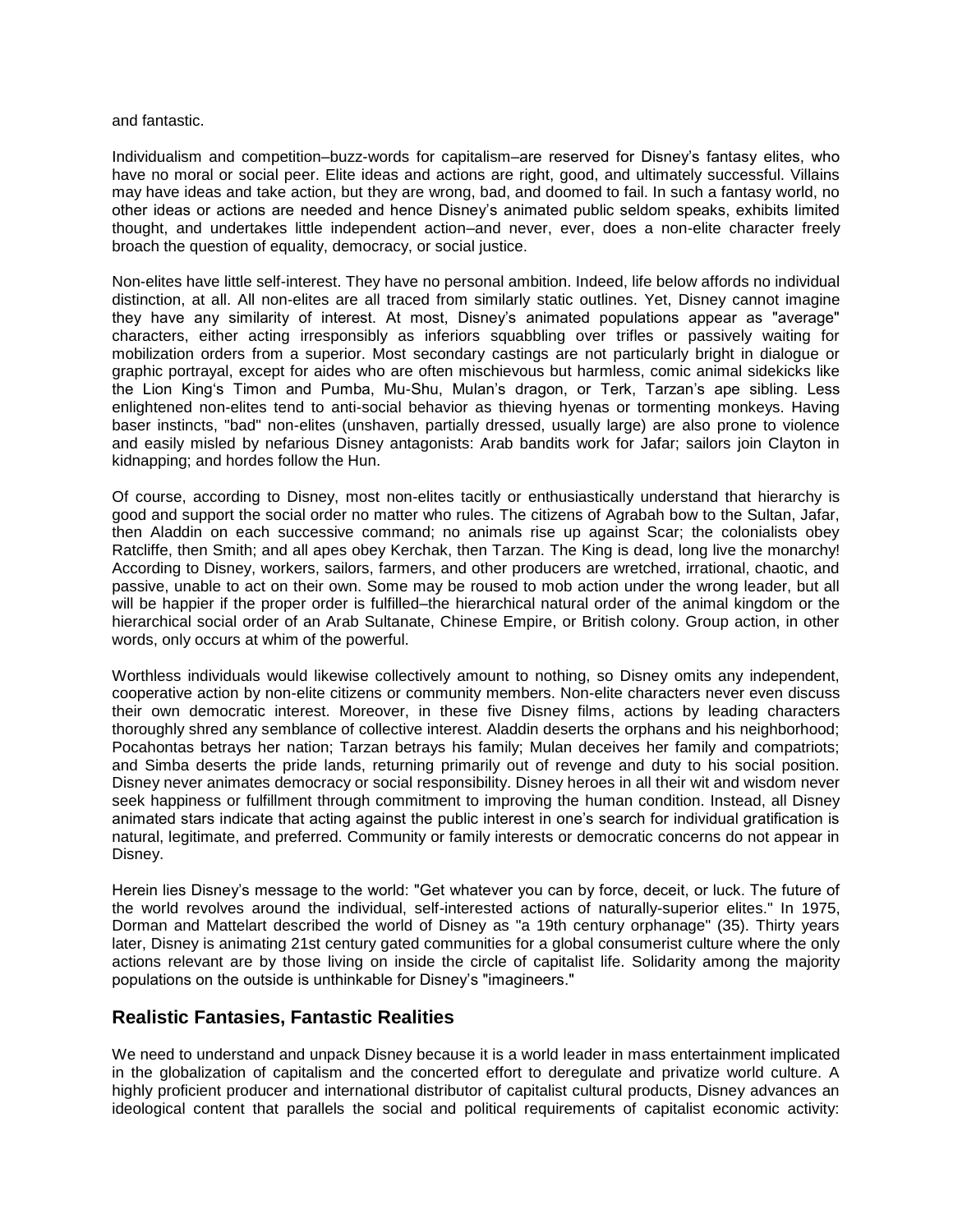hierarchy, elite coercion, hyper-individualism, and social atomism (Therborn, 1983). In particular, Disney's animated features communicate a clear message to the world: the individual quest for self-gratification, adventure, and acquisition is good and just. This cultural edict suggests that the momentary pleasures of entertainment will free us from the throbbing anxiety of daily life. So, just as Disney's animated masses await their rescue by some benevolent noble, millions are encouraged to rely on successive Disney films for pleasure and distraction.

Of course, Disney's "fabrication of mass culture" as individual consumption is "built on the backs of masses" of farmers, garment workers, technicians, illustrators, retail clerks, and other working people (Dorfman and Mattelart 98), but from the pinnacle of power and in front of the movie screen, such details of production are irrelevant. Wealth appears and riches flow to all deserving elites. To be rich is to be good (and a little lucky!). To be poor is to be bad (too bad?) and unlucky. A world designed by Disney CEOs and other cartoon representatives would "naturally" have social problems and economic inequities, individual capitalists would deny responsibility, and the poor would have to accept their plight or be removed.

However, Disney does not "conspire" to build such a new world order. No, its pro-capitalist ideological premises are patently obvious, redundant, and pervasive. Furthermore, dominance in the production of commodified animation and its spin-offs indicates that Disney's narratives resonate with appreciative mass audiences, suggesting that Disney's hierarchical themes are also culturally acceptable, at least tacitly. Thus, the ability to market popular films and the public's delight in consuming their little pleasures can best be understood as a negotiated hegemonic activity (Gramsci, 1988). Like modern advertising, Disney worlds are fanciful, optimistic, and tidy (Croce 91). And like advertising, Disney has become part of everyday life, commercially and culturally institutionalized by design (O'Brien 173-75). But in Disney's case, the medium is also the advertisement. Disney products are themselves advertisements for Disney and for its ideological and cultural themes.

Disney's dominance is secured through its selective application of technology, technique, and culturally-palatable content. Naturalized animation of cultural truisms combined with a hierarchical narrative realism stimulates mass audiences to collective anticipation, surprise, and wonder. In appreciation, we consent to our own satisfaction and distraction. As audiences, we are busy enjoying the stylized graphics and familiar narratives, while Disney successfully reflects, clarifies, and popularizes existing dominant cultural values and meanings. In the process, we are held hostage to a highly individualistic, consumerist perspective that leads us to understand these films in terms of social privilege and individual escapism (Hansen 40).

The interpretation of the handful of Disney animations presented here is intended only as an entry to discussing Disney's vision for globalization. Understanding Disney clarifies the global intent of corporate capitalism. Without deviation Disney animates and narrates myths favorable to a corporate culture (McWhinney and Batista, 1988), including its own (Wilson, 1993; Hiassen, 1998). The emerging world capitalist culture revels in the ideology distributed by Disney, an ideology which aligns the morals of every animated film to class hierarchy, thereby denigrating and dismissing solidarity, democracy, and concern for community needs and interests.

Those interested in improving world social conditions and human solidarity should take note of the cultural power of animation, narration, and entertainment. Disney's application is one variant extremely useful to global capitalism. The practice of individual consumption of entertainment commodities (which further promote individual consumption) subverts collective reflections and discussions that could lead to solidarity.

Artists, illustrators, historians, animators, technicians, storytellers, and individual citizens must collectively take hold of technology and technique for democratic purposes. Disney's autocratic production model and generic content should be replaced with cooperative creations and democratic narratives. For American audiences, animated films featuring historic figures such as Simon Bolivar, Touissant L'Overture, Joe Hill, Mother Jones, Sojourner Truth, and Green Water Woman could foreground movements for liberation and equality. Historic struggles for freedom elsewhere supply an abundance of other possibilities. Rather than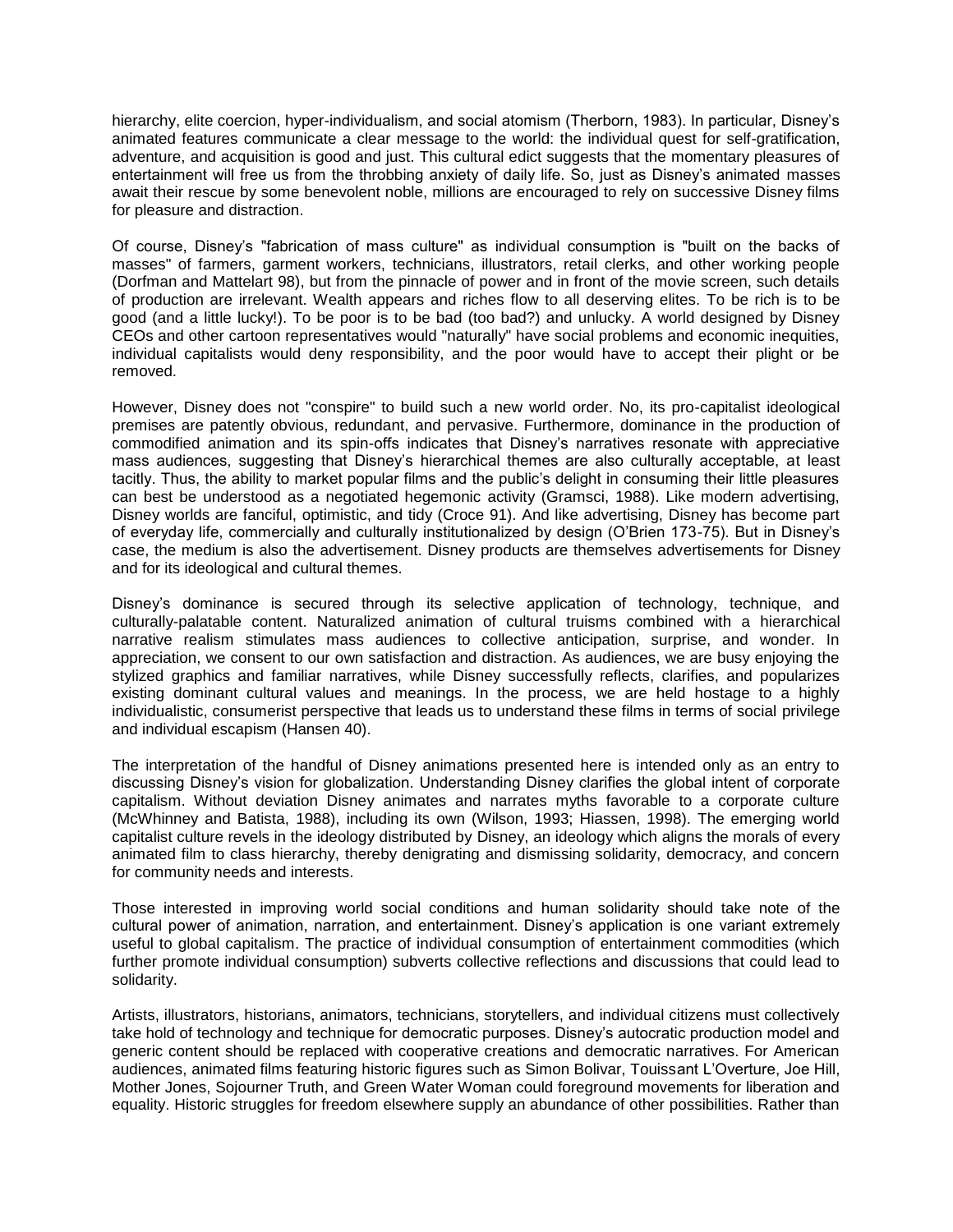viewing heroes who only want more stuff, children and adults could become acquainted with protagonists and behaviors that validate social interaction, social responsibility, and social justice. Such heroines and heroes would be worthy of emulation. Of course, the struggle over culture will not be decided by cartoon figures, but surely working classes around the world need a vibrant, "animated" democratic culture as a necessary forum for communicating and organizing a political power against real hierarchies. Creating our own entertainment would be one way to proactive democratic communication and promote international solidarity for human liberation.

#### **References**

Addison, E. (1993). Saving other women from other men: Disney's Aladdin." Camera Obscura, 31, 5-25.

Beardsley, M.(1981). The metaphorical twist. In M. Johnson (Ed), Philosophical perspectives on metaphor (pp. 105-122). Minneapolis: University of Minnesota Press.

Beckson, K. (1960). A reader's guide to literary terms. New York: Noonday.

Bell, E., Haas, L., & Sells,L. (Eds.). (1995). From mouse to mermaid: The politics of film, gender and culture. Bloomington, IN: Indiana University Press.

Benton, S. (1995). Pocahontas as a traitor. Tribal College, 6 (4), 34-35.

Berland, D. I. (1982). Disney and Freud: Walt meets the id. Journal of Popular Culture, 15, 93-104.

Bettleheim, Bruno. (1977). The uses of enchantment: The meaning and importance of fairy tales. NY: Random House.

Bjoerkqvist, K., & Lagerspetz, K. (1985). Children's experience of three types of cartoon at two age levels. International Journal of Psychology, 20, 77-93.

Bogle, D. (1994). Toms, coons, mulattoes, mammies, & bucks: An interpretive history of blacks in American films. NY: Continuum.

Bordwell, D., Staiger, J., & Thompson, K. (1985). The classical Hollywood cinema: Film style and mode of production to 1960. NY: Columbia University Press.

Brockway, R.W. (1989). The masks of Mickey Mouse: Symbol of a generation. Journal of Popular Culture, 22 (4), 25-34.

Budd, M., Craig, S., & Steinman, C. (1999). Consuming environments: Television and commercial culture. New Brunswick, NJ: Rutgers University Press.

Buescher, D. T., & Ono, K. (1996). Civilized colonialism: Pocahontas as neocolonial rhetoric. Women's Studies in Communication, 19, 127-53.

Carroll, Noel. "A Note on Film Metaphor." Journal of Pragmatics 26 (1996): 809-822.

Chesebro, J. W., & Bertleson, D. A. (1996). Analyzing media: Communication technologies as symbolic and cognitive systems. NY: Guilford Press.

Croce, P. J. (1993). A clean and separate space: Walt Disney in person and production. Journal of Popular Culture, 23 (3), 91-103.

The Disney Project (Kuenz, J., Klugman, K., Waldrep, S., & Willis, S.). (1995). Inside the mouse: Work and play at Disney World. Durham: Duke University Press.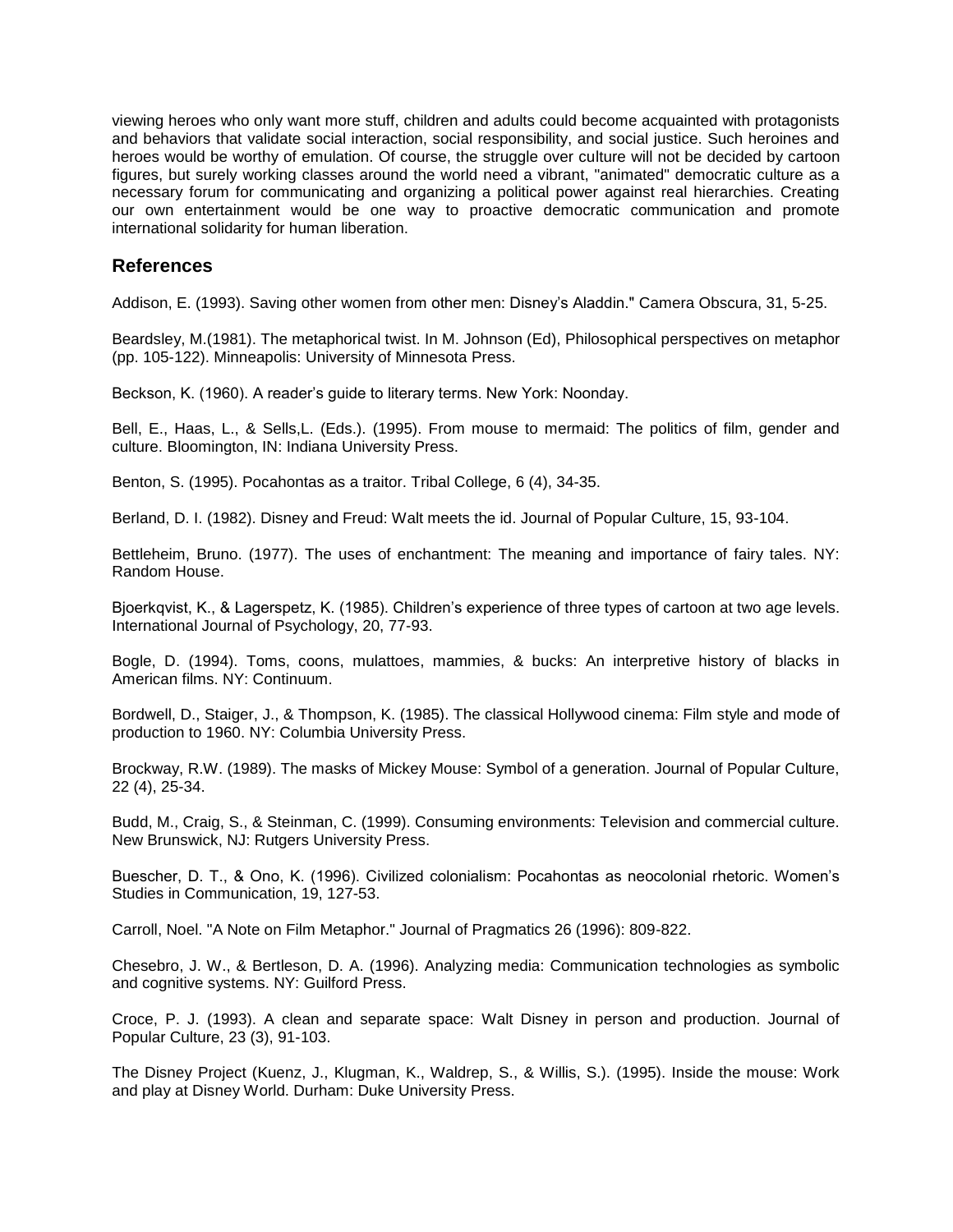Dorfman, A., & Mattelart, A. (1975). How to read Donald Duck: Imperialist ideology in the Disney comic. NY: International General.

Edgerton, G., & Jackson, K.M. (1996). Redesigning Pocahontas: Disney, the "white man's Indian," and the marketing of dreams. Journal of Popular Film and Television, 24 (2), 90-98.

Fisher, W. R. (1989). Human communication as narration: Toward a philosophy of reason, value, and action. Columbia, SC: University of South Carolina Press.

Fury, D. (1994). Kings of the jungle: An illustrated reference to "Tarzan" on screen and television. Jefferson, NC: McFarland.

Fluck, W. (1987). Popular culture as a mode of socialization: A theory about the social functions of popular culture forms. Journal of Popular Culture, 20 (4), 31-46.

Gramsci, A. (1988). Selected writings, 1918-1935. (David Forgacs, Ed.). NY: Shocken. [Original works published 1918-1935].

Gravett, S. L. (2000, November). Disney and the myths of American history. Paper presented at the Rethinking Disney: Private Control and Public Dimensions Conference. Ft. Lauderdale, FL.

Hansen, M. (1993). Of mice and ducks: Benjamin and Adorno on Disney. South Atlantic Quarterly, 92, 28-62.

Henke, J. B. (2000, November). Climbing the "Great Wall" of feminism. Paper presented at the Rethinking Disney: Private Control and Public Dimensions Conference. Ft. Lauderdale, FL. Henke, J. B., Zimmerman Umble, D., & Smith, N.J. (1996). Construction of the female self: Feminist readings of the Disney heroine. Women's Studies in Communication, 19, 229-49.

Herman, E. S., & McChesney, R. W. (1997). The global media: The new missionaries of corporate capitalism. NY: Cassell & Continuum.

Hiassen, C. (1998). Team rodent: How Disney devours the world. NY: Ballantine.

Hodge, R., & Tripp, D. (1986). Children and television: A semiotic approach. Stanford: Stanford University Press.

Hoerner, K. L. (1996). Gender roles in Disney films: Analyzing behaviors from Snow White to Simba. Women's Studies in Communication, 19, 213-28.

Hubley, J. & Schwartz, Z. (1946). Animation learns a new language. Hollywood Quarterly, 1, 360-63.

Jackson, K. M. (1990). Walt Disney: A bio-bibliography. Westport: Greenwood.

Jose, P. (1990). Just-world reasoning in children's immanent justice judgments. Child Development, 61, 1024-33.

Jose, P., & Brewer, W. F. (1984). Development of story liking: Character identification, suspense and outcome resolution. Developmental Psychology, 20, 911-34.

Kanfer, S. (1997). Serious business: The art and commerce of animation in America from Betty Boop to Toy Story. NY: Scribner.

Kunzle, D. (1975). Introduction. In A. Dorfman & A. Mattelart (Eds.), How to read Donald Duck: Imperialist ideology in the Disney comic (pp. 11-24). NY: International General.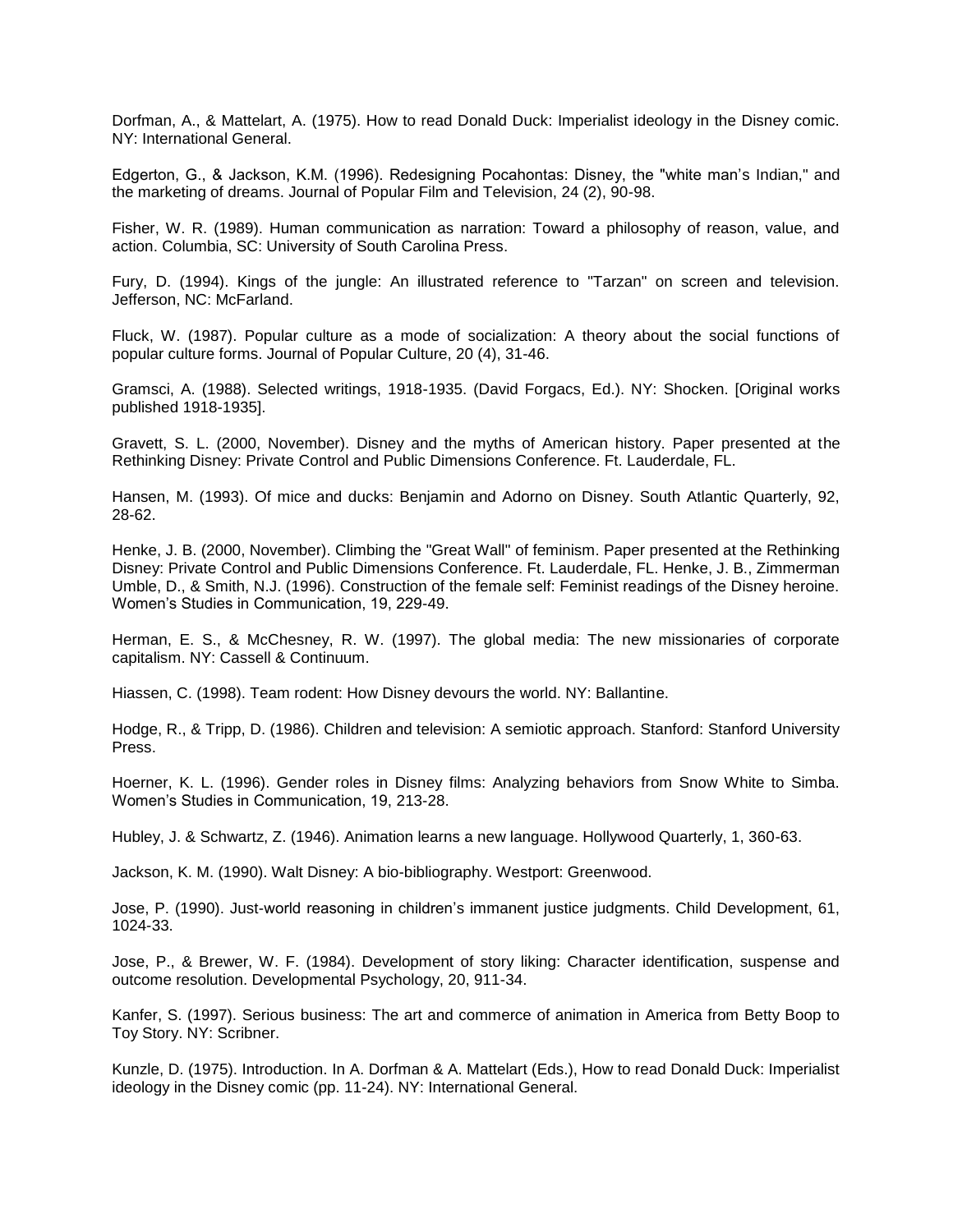Kuwahara, U. (1997). Japanese culture and popular consciousness: Disney's "Lion King" vs. Tezuka's "Jungle Emperor." Journal of Popular Culture, 31 (1), 37-48.

Lawrence, E. A. (1986). In the Mick of time: Reflections on Disney's ageless mouse. Journal of Popular Culture, 20 (2), 65-72.

Maltin, L. (1980). Of mice and magic: A history of American animated cartoons. NY: New American Library.

Marsden, M. T., & Nachbar, J. (1988). The Indians in the movies. Handbook of North American Indians. Washington, D. C.: Smithsonian Institute.

Matti, C. L., & Lisosky, J. M. (1996). In search of sandbox dreams: Examining the decision-making of Disney's female and male animated heroes. Abstract. Women and Language, 22 (2), 66.

McWhinney, W., & Batista, J. (1988). How remythologizing can revitalize organizations. Organizational Dynamics, 17, 46-58.

Medved, M. (1988). The box office word: Give culture back to families. New Perspectives Quarterly, 15 (3), 86-7.

Moellenhoff, F. (1989). Remarks on the popularity of Mickey Mouse. American Imago, 46, 105-19.

Mosley, L. (1985). Disney's World: A biography. New York: Stein and Day.

O'Brien, P. C. (1996). The happiest films on Earth: A textual and contextual analysis of

Walt Disney's "Cinderella" and "The Little Mermaid." Women's Studies in Communication, 19, 155-81.

Ostman, R.E. (1996). Disney and its conservative critics: Images versus realities. Journal of Popular Film and Television, 24, 83-89.

Paterno, D. R. (1994, November 18). The true "Lion King" of Africa: The epic history of Sundiata, King of Old Mali. US, p. 10.

Pewewardy, C. (1996). The Pocahontas paradox: A cautionary tale for educators. Journal of Navajo Education, 14, 20-25.

Real, M. (1977). Mass-mediated culture. Englewood Cliffs, NJ: Prentice-Hall.

Ricker, A. (1996). The Lion King animated storybook: A case study of aesthetic and economic power. Critical Studies: A Journal of North-South Dialogue, 10 (1), 41-59.

Rosenbaum, J. (1975, January-February). Dream masters II: Walt Disney. Film Comment, pp. 9.

Schickel, R. (1968). The Disney version: The life, times, art and commerce of Walt Disney. NY: Simon & Schuster.

Schiller, H. (1973). The mind managers. Boston: Beacon Press.

Singer, A. L. (1992). Disney's Aladdin. NY: Disney Press.

Smoodin, E. (Ed.). (1994). Disney discourse: Producing the magic kingdom. NY: Routledge.

Strong, P. T. (1996). Animated Indians: critique and contradictions in commodified children's culture. Cultural Anthropology, 11, 405-24.